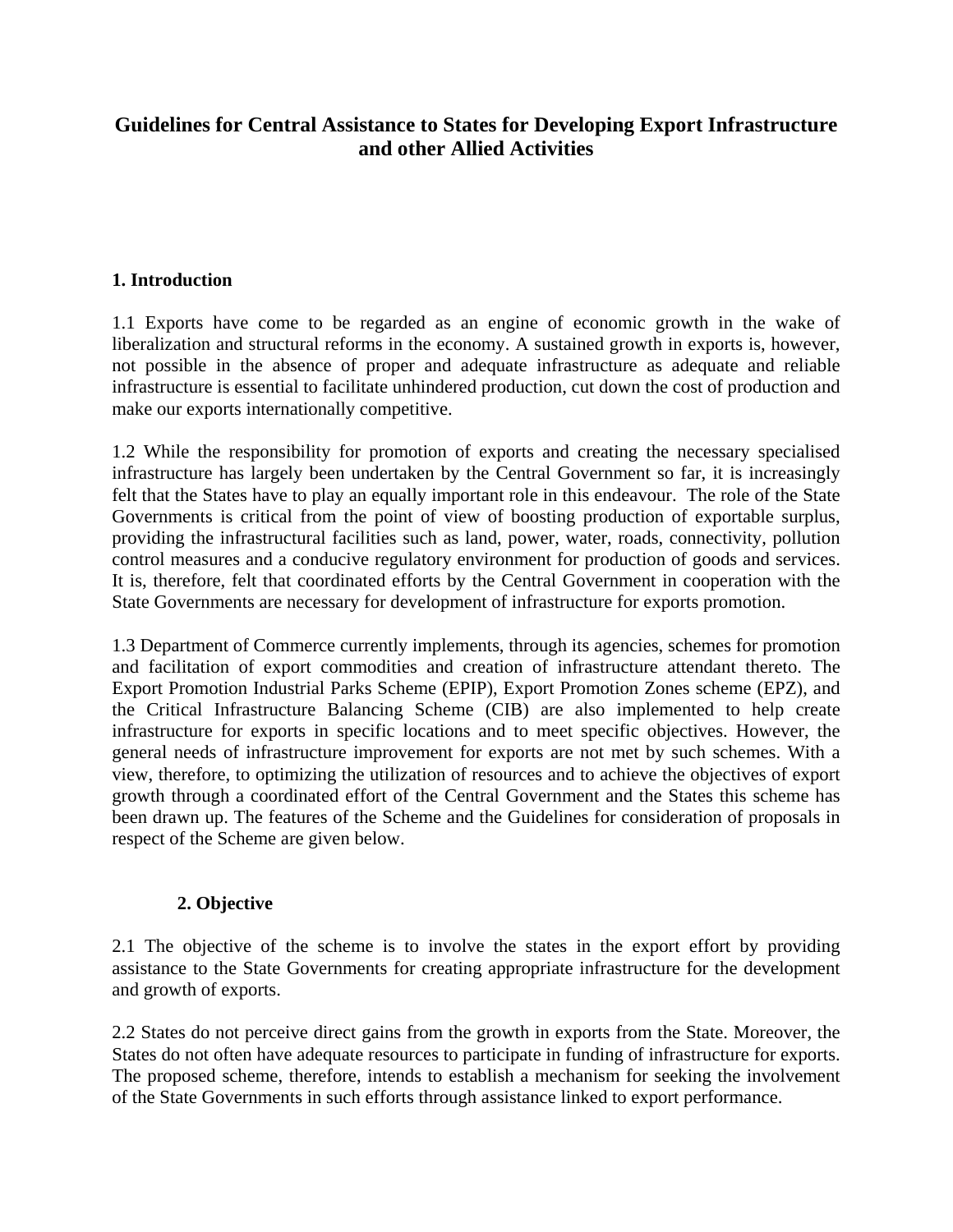### **3. Scheme**

3.1.The scheme shall provide an outlay for development of export infrastructure which will be distributed to the States according to a pre-defined criteria. The existing EPIP, EPZ and CIB schemes shall be merged with the new scheme. The scheme for Export Development Fund (EDF) for the North East and Sikkim (implemented since 2000-2001) shall also stand merged with the new scheme. After the merger of the schemes in respect of EPIP, EPZ,CIB and EDF for NER and Sikkim with the new scheme, the ongoing projects under the schemes shall be funded by the States from the resources provided under the new scheme.

### **4. Approved purposes for the scheme**

4.1 The activities aimed at development of infrastructure for exports can be funded from the scheme provided such activities have an overwhelming export content and their linkage with exports is fully established. The specific purposes for which the funds allocated under the Scheme can be sanctioned and utilised are as follows:

- i. Creation of new Export Promotion Industrial Parks/Zones (including Special Economic Zones (SEZs)/Agri-Business Zones) and augmenting facilities in the existing ones.
- ii. Setting up of electronic and other related infrastructure in export conclave.
- iii. Equity participation in infrastructure projects including the setting up of SEZs.
- iv. Meeting requirements of capital outlay of EPIPs/EPZs/SEZs
- v. Development of complementary infrastructure such as roads connecting the production centres with the ports, setting up of Inland Container Depots and Container Freight Stations,
- vi. Stabilising power supply through additional transformers and islanding of export production centres etc.
- vii. Development of minor ports and jetties of a particular specification to serve export purpose.
- viii. Assistance for setting up common effluent treatment facilities for which guidelines are placed at **Annexure I.**
- ix. Projects of national and regional importance.
- x. Activities permitted as per EDF in relation to North East and Sikkim **(Annexure II)**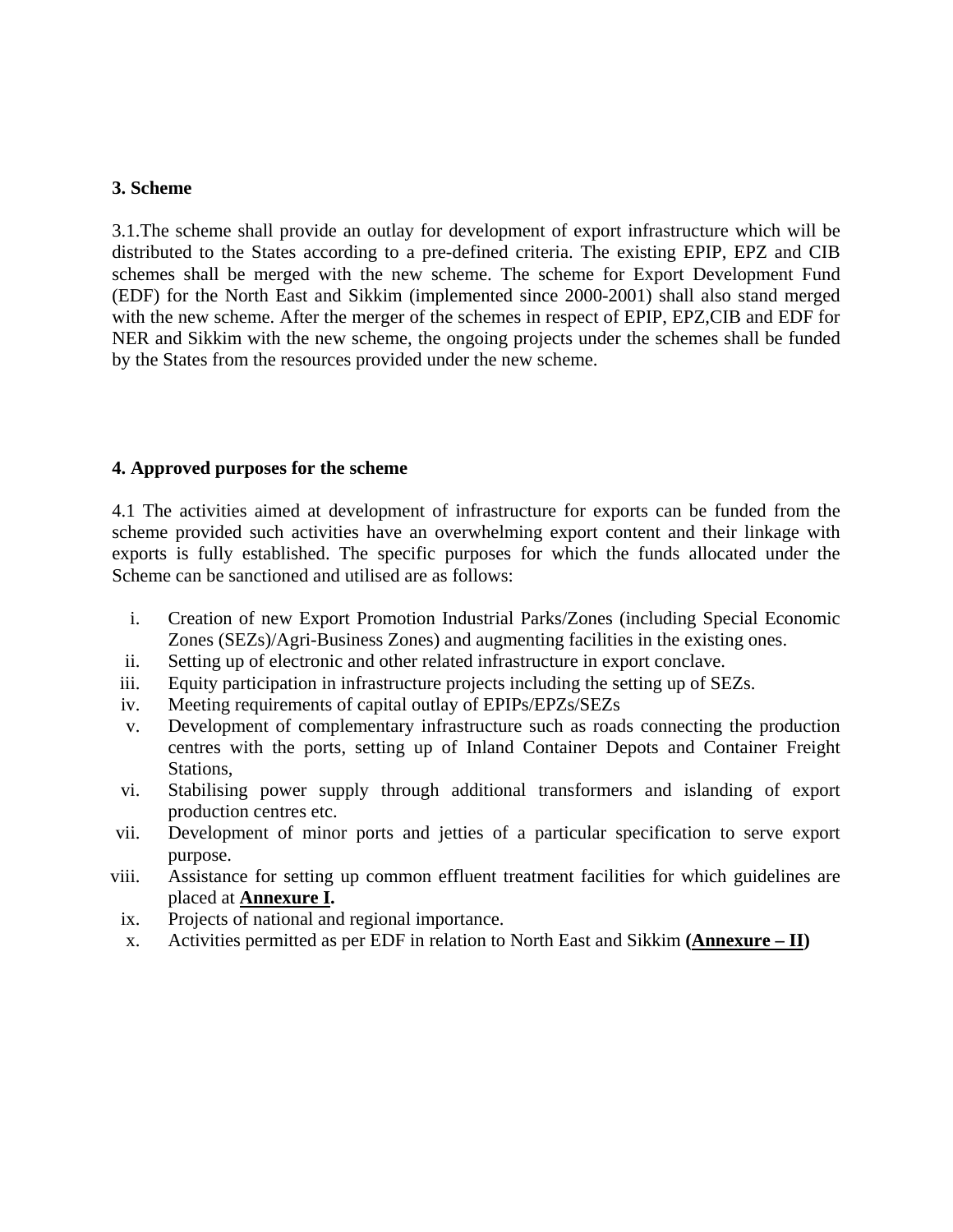### **5. Allocation of funds**

5.1 The outlay of the scheme will have two components. 80% of the funds (State component) shall be earmarked for allocation to the States on the basis of the approved criteria as indicated in **para 6** to be utilised for the approved purposes ( para 4). The balance 20% (central component), and amounts equivalent to un-utilised portion of the funds allocated to the States in the past year(s), if any, shall be retained at the central level for meeting the requirements of inter state projects, capital outlays of EPZs, activities relating to promotion of exports from the NER as per the existing guidelines of EDF and any other activity considered important by the Central Government from the regional or the national perspective.

### **6. Criteria for State-wise allocation**

6.1 The State Component will be allocated to the States in two tranches of 50% each. The interse allocation of the first tranche of 50% to the States shall be made on the basis of export performance. This shall be calculated on the basis of the share of the State in the total exports. The second tranche of the remaining 50% will be allocated inter-se on the basis of share of the States in the average of the growth rate of exports over the previous year. The allocations will be based on the data of exports of goods alone and the export of services will not be taken into account.

6.2 As full and reliable data about the exports from the States is not likely to be available during the year 2001-2002, the State-wise allocations will be made on the basis of the project proposals received from the State Governments.

6.3 A minimum of 10% of the Scheme outlay will be reserved for expenditure in the NER and Sikkim. The funding of Export Development Fund for NER and Sikkim will be made out of this earmarked outlay and the balance amount will be distributed inter-se among the States on the basis of the export performance criteria as laid down. Allocation amongst N.E. States will also be done on the basis of criterion mentioned in para 6.1 above.

6.4. The export performance and growth of exports from the State will be assessed on the basis of the information available from the office of the Director General of Commercial Intelligence & Statistics (DGCIS). The office of the DGCIS will compile the State-wise data of exports from the Shipping Bills submitted by the exporter. The Shipping Bill form provides a column in which the exporter will enter the name of the State/UT from where the export goods have originated. Filling up of this column is mandatory with effect from 15.6.2001 under the FT(D&R) Act. Each State/UT Government would periodically interact with the exporters to guide and motivate them to make proper entries in the Shipping Bills so that State of Origin of the exported goods are entered correctly. The States may set up appropriate mechanisms at the field level in cooperation with the trade and industry associations to disseminate this information amongst exporters.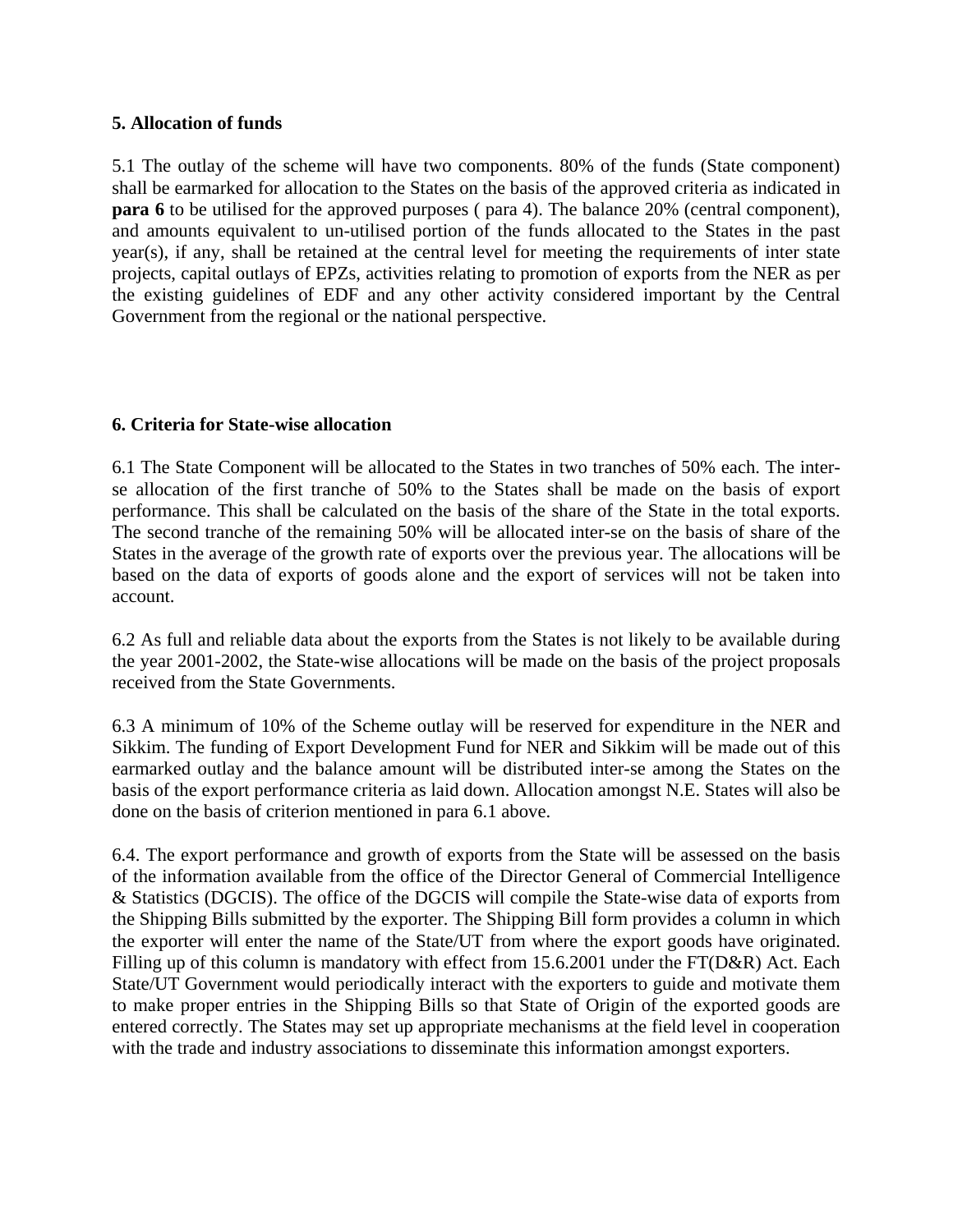### **7. Release of Funds**

7.1.The release of the funds to the States shall be subject to the limit of the entitlement worked out on the basis of the laid down criteria. On receipt of the pre-receipt bill from the Nodal Agency nominated by the State Government funds will be directly disbursed to it. Format of the bill is given at **ANNEXURE – III**. The funds will be kept in a separate head in the accounts of the Agencies. The unutilised funds, if any, out of the allotted funds will be counted against allocations for the next year and suitable deductions for equivalent amounts may be made from the allocations next year.

7.2 50% of allocation shall be released in the first quarter of financial year. Balance amount shall be released in third quarter based on utilisation of funds and adherence of the State to guidelines of the scheme. States would be advised to take up projects for utilising full amount in the beginning of the year. They would also be advised to identify such projects in advance.

### **8. Approval of Projects and Implementation**

8.1.There shall be a State Level Export Promotion Committee (SLEPC) headed by the Chief Secretary of the State and consisting of the Secretaries of concerned Departments at the State level, & a representative of the States cell of the Department of Commerce (DoC) and the Joint Director General of Foreign Trade posted in that State/region and the Development Commissioners of the SEZ/EPZ in the State as per **Annexure – IV** as Members. SLEPC will scrutinise and approve specific projects and oversee the implementation of the Scheme.

8.2. Each State/UT shall appoint/designate one of its officers as Export Commissioner who shall be the convener of SLEPC and with whom DoC will interact on the issues pertaining to ASIDE. He shall draw up five year and annual export plans for the State/UT in consultation with the trade & industry, the Export Promotion Councils and the DoC. He shall also draw up a shelf of location specific projects, for the approval of the SLEPC, which are proposed to be taken up under this scheme. He shall also act as a single point interface with the exporters from the State/UT.

8.3. The SLEPC will ensure that the proposals will be location specific and selection of location and inter-se prioritising will be done by the SLEPC. For this, SLEPC will draw a list of centres to be focused for developing export infrastructure over next 2-3 years and a shelf of projects will be kept in advance to take full advantage of this Scheme each year. The list of Centres may be drawn in consultation with Export Promotion Councils (EPCs) and other export promotion bodies. On approval of the proposals by the SLEPC, funds shall be disbursed to the implementing agency of the project by the Nodal Agency. State Governments are advised to put in place a system for Disbursement of funds by Nodal Agency to Implementing Agency of the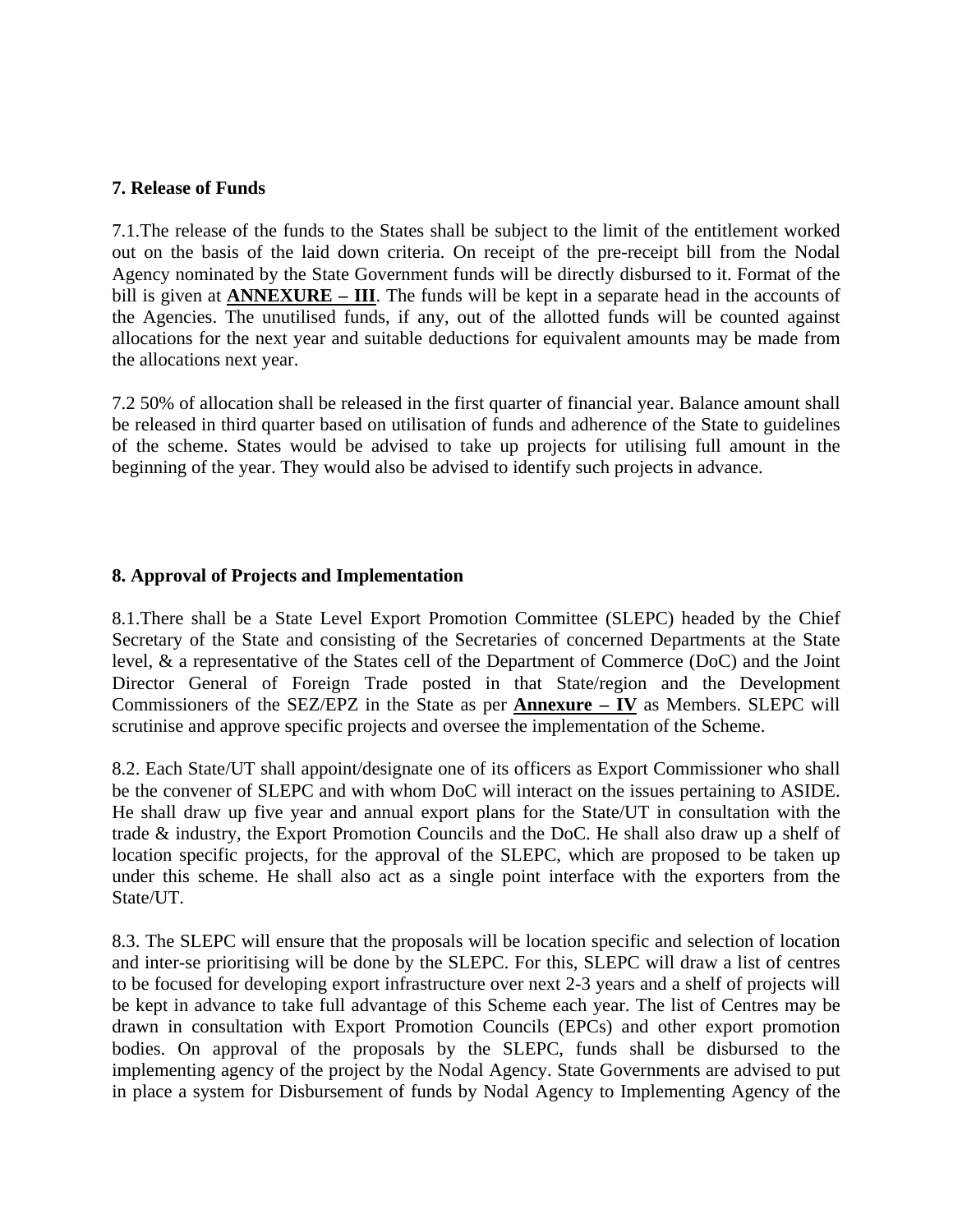project. As far as possible the States may leverage the funds released by the DoC with other schemes and projects of the State Govt. Private Sector could be involved in the infrastructure projects as per the guidelines given at **Annexure – V**.

8.4 Before sanctioning new projects, the SLEPC will allocate funds for the likely expenditure of the ongoing projects. The SLEPC will ensure that except in exceptional cases no new project has a gestation period of more than 2 years.

8.5 For outlays under the Central component, there shall be an Empowered Committee in the Department of Commerce, headed by the Commerce Secretary and consisting of representatives from the Planning Commission and the respective ministries to consider and sanction the proposals received as per the procedure prescribed in para 9. If any project has any bearing on the external sector, a representative of the Ministry of External Affairs would be invited for the meeting of the Empowered Committee.

8.6. The 20% Central component would be approved as per the delegation of powers under Financial Rules of Government of India. The 80% State component would be approved by the State Government as per the Rules of Business of the State Government

8.7 Payments made under the scheme will be subject to audit by the Comptroller & Auditor General of India as also by other means as deemed fit by Government of India. Government of India will cause physical verification and other such enquiries as deemed fit, of the projects sanctioned under the Scheme.

8.8 The Implementing Agency of each project will see that wherever feasible, users of the infrastructure will pay a service charge for the same, which could meet the expenditure on operation and maintenance of the infrastructure so created.

Note : Clarification regarding Utilization of ASIDE Funds -

- i. State Governments/UTs have been advised to earmark at least 15%- 20% of their ASIDE funds on AEZ projects.
- ii. SLEPC of the respective State Govt. would give priority for projects covering facilities like laboratories/CETPs etc. on public private sector participation (PPP) basis and in order to ensure that these instructions are complied with, representatives of DOC would invariably be present in the meetings of SLEPC.

### 9. Criteria for approval of projects

9.1 The proposals must show a direct linkage with the exports. The proposed investments should also not duplicate the efforts of any existing organisation in the same field. The funding for the project should generally be on cost -sharing basis, if the assistance is being provided to a non-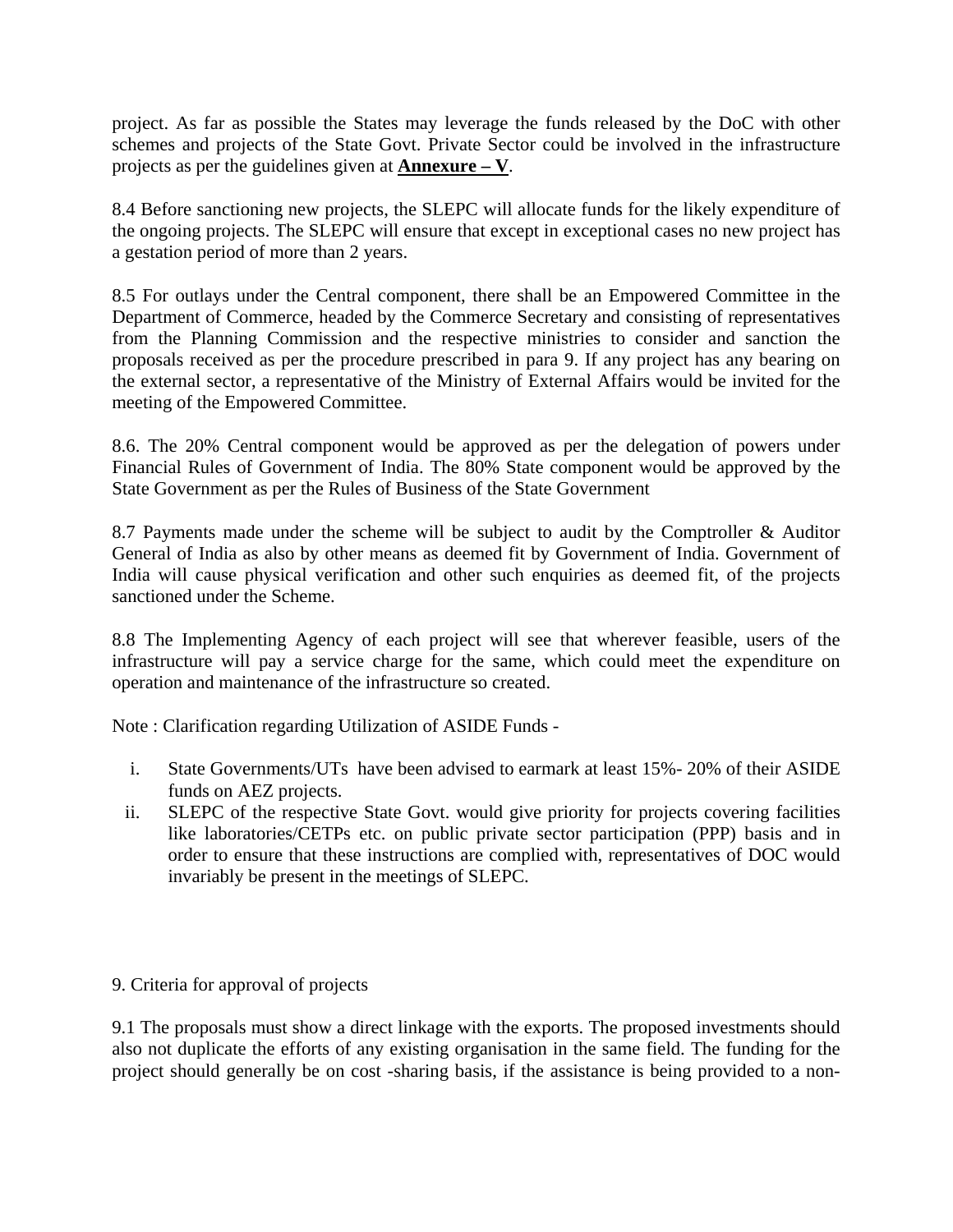government agency. However, the SLEPC/Empowered Committee may consider full funding of the project on merits.

### **10. Eligible Agencies**

10.1 Under the scheme, funds for the approved projects may be sanctioned to: -

- i. Public Sector undertakings of Central/ State Governments
- ii. Other agencies of Central/ State Governments
- iii. Export Promotion Councils/ Commodity Boards
- iv. Apex Trade bodies recognised under the EXIM policy of Government of India and other apex bodies recognised for this purpose by the Empowered Committee set up under para 8.
- v. Individual Production/ Service Units dedicated to exports.

### **11. Administrative expenses**

11.1 All administrative expenses connected with the implementation of the scheme will be met by the concerned State Governments from out of their own budget and no part of the scheme funds shall be used to meet such expenditure.

### **12. Submission/scrutiny of project proposals**

12.1 The project proposal should be exhaustive and precise. All aspects related to projects should be supported by data, surveys and projections for future etc.

12.2 The project proposal should be accompanied by an executive summary, which should contain the following facts:-

- i. Name and complete address of the proposing organisation
- ii. Name and complete address of the implementing organisation
- iii. Status of the implementing agency (whether government agency, or Trade Body or Individual Exporters etc.)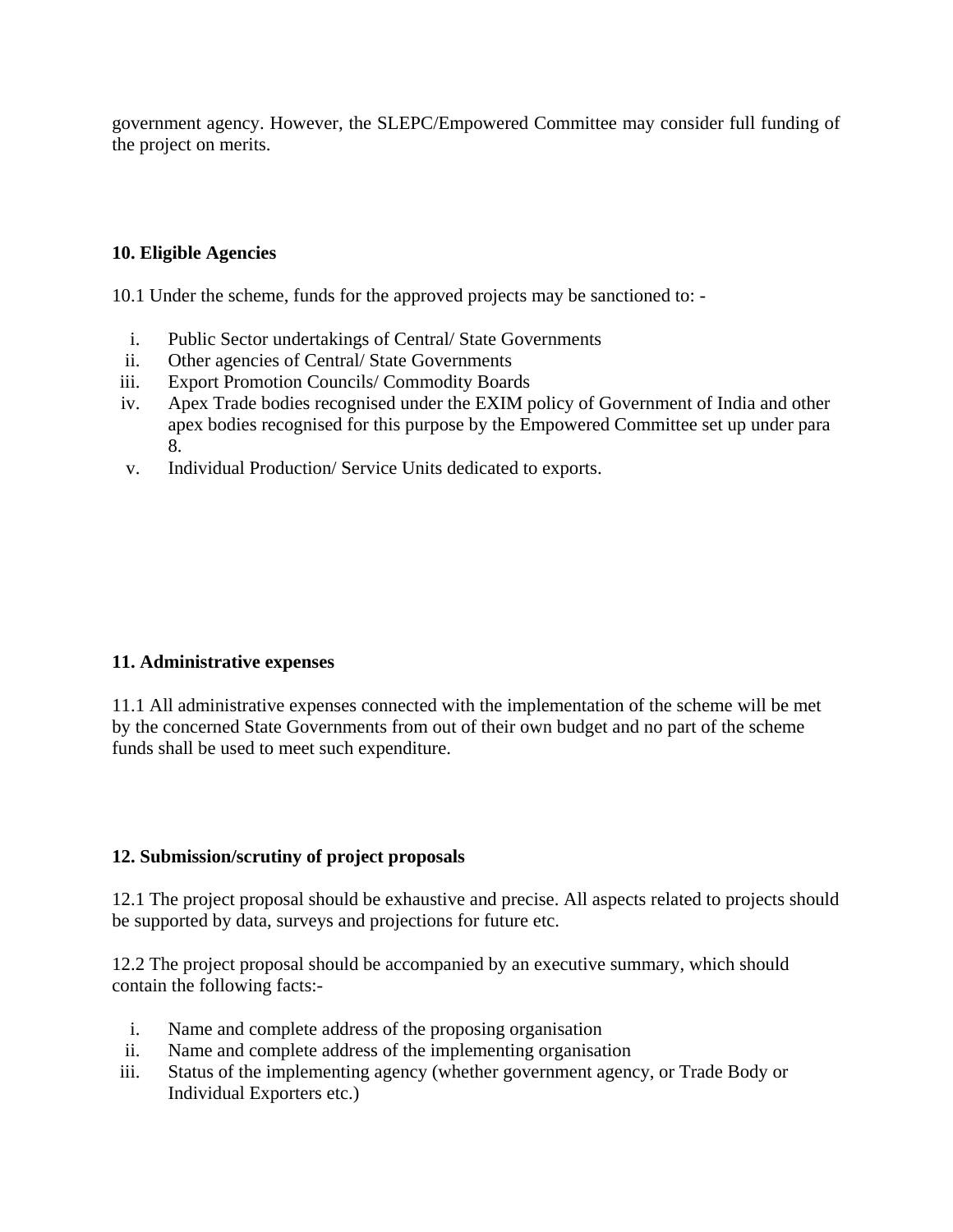- iv. Total cost of the project
- v. Financing pattern
- vi. Whether finance from source(s) has been tied up
- vii. Whether land, if required, is available for the project
- viii. Project phasing and date of completion
- ix. Scope of work(Type of facilities required)
- x. Main benefits accruing from the project

12.3. Details on each of the parameters indicated above should be included in the detailed project report. The report should also contain, inter alia, detailed cost benefit analysis, details of cost of each components of the project, benefits accruing from the projects in both qualitative and quantitative terms, for growth and exports.

### **13. Monitoring and Review**

13.1 Each State/UT/Agency/Central Agency shall submit a quarterly report in the prescribed format as given at **Annexure-VI** through the web site of Department of Commerce. This report will be used to review the progress of utilisation of the funds released as also the basis for further release of funds by the Ministry. The annual utilization of funds shall be submitted on Form GFR 19-A (**Annexure VII**) through the web site by using digital signatures"

13.2. The Empowered Committee shall periodically review the progress of the Scheme and will take steps to ensure achievements of the objectives of the Scheme.

13.3 A Nodal Officer/Agency shall be appointed by the Central Government for review/inspection of the project and to see that funds have been spent in a financial year under the scheme. The guidelines for the same are given at **Annexure VIII**

### **14. Evaluation**

14.1 There may be a mid-term evaluation of the scheme at the end of three years. It is expected that, after implementation of this scheme, States will benefit from the cumulative impact of improved infrastructure for exports and the impact of increased exports in their economy on employment and overall prosperity. The evaluation would also be the basis for carrying out midterm corrections in the scheme, if any.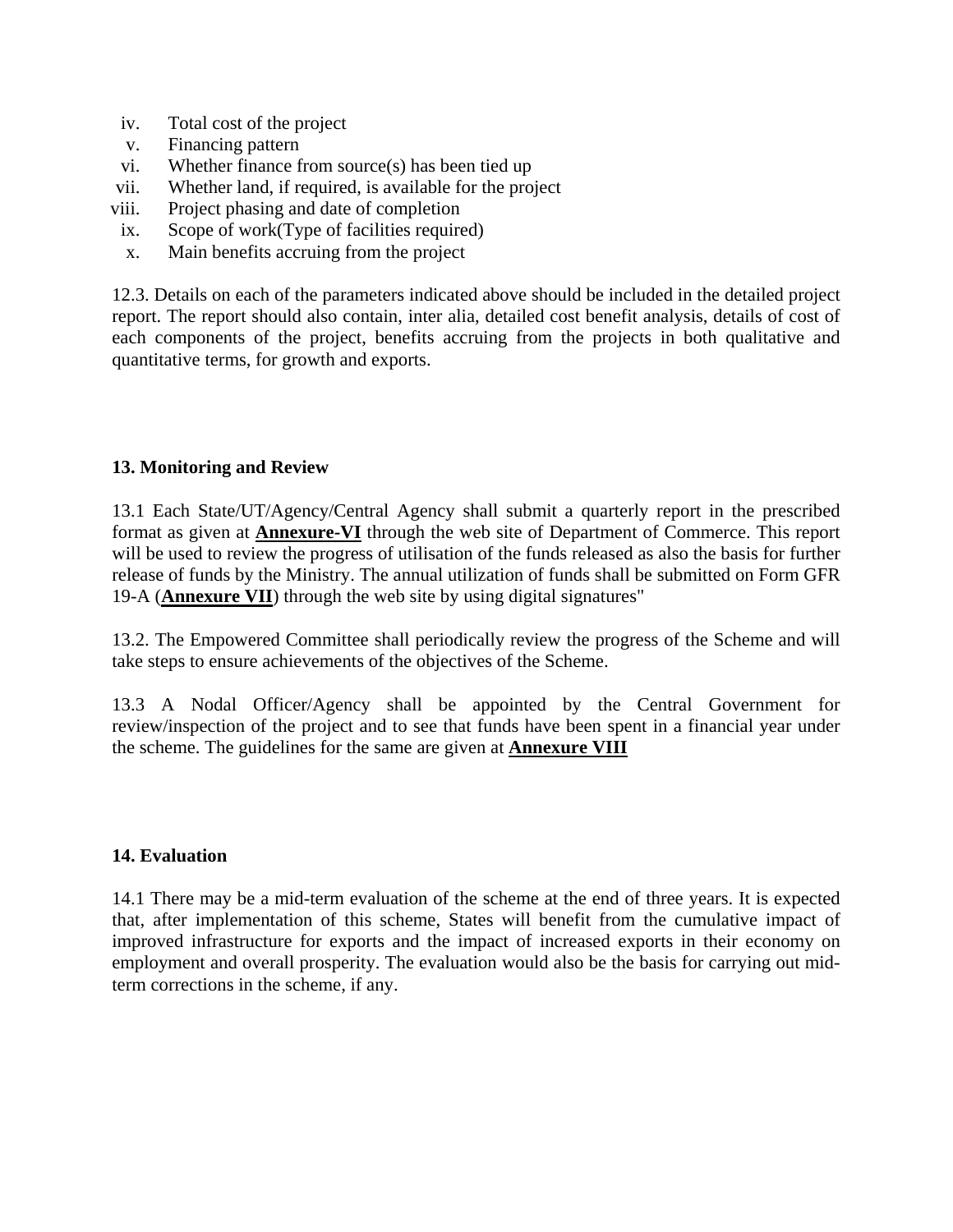### **Annexure-I**

### **GUIDELINES FOR COMMON EFFLUENT TREATMENT FACILITIES**

(i) Up to 50% cost of the construction of Central Effluent Treatment Plant would be given as assistance under this Scheme and remaining 50% would be provided by the State Government/organization concerned. or financial institution

(ii) The Effluent discharged from the CETP should be as per the State Pollution Board's norms as given by the concerned State Pollution Control Board and should have the consent of the State Pollution Control Board.

(iii) The technical parameters for construction of the CETP should be as per the guidelines issued by the State Government and the Ministry of Environment from time to time.

### **Annexure II**

### **GUIDELINES**

### **EXPORT DEVELOPMENT FUND FOR THE NORTH EASTERN REGION**

**Following the announcements made by the Prime Minister in respect of measures for the development of exports from the North-Eastern region in Shillong on January 21-22, 2000, an Export Development Fund (EDF) has been set up with the objective of using the resources for the development of exports from the region. The features of the Scheme and the guidelines for consideration of proposals in respect of the Scheme are given below.** 

- 1. Fund
	- 1. The Fund shall be set up with an initial corpus of Rs. 5 Crores.
	- 2. Further contribution to EDF may be provided by the Ministry of Commerce  $\&$ Industry from any other budgetary and non-budgetary sources as identified by the Government.
	- 3. It will be managed by the Agricultural & Processed Food Products Export Development Authority (APEDA) under the instructions of the Department of Commerce.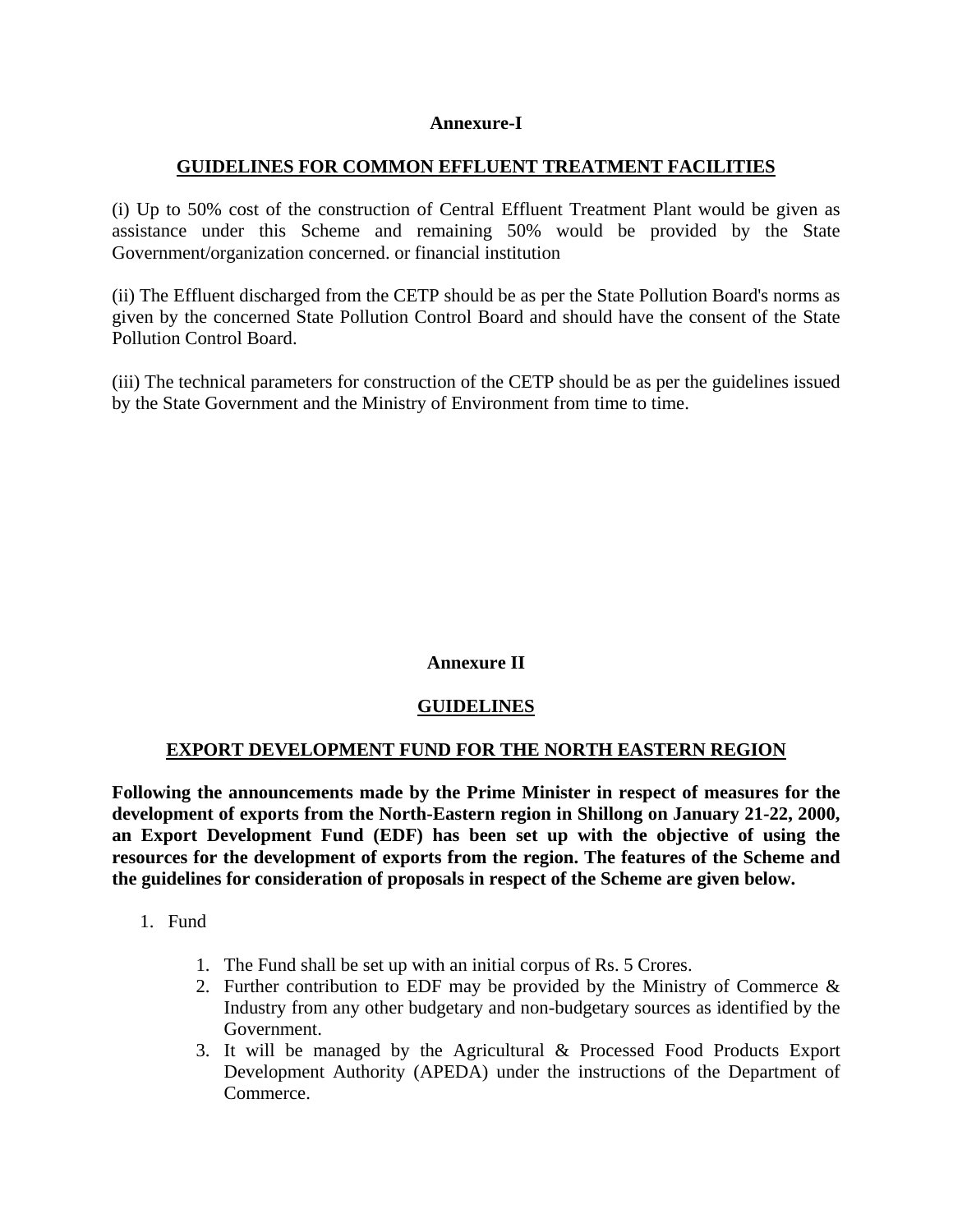- 4.
- 2. Objective

2.1. The objective of the Fund is to assist specific activities for promotion of exports from the North-Eastern region of the country including Sikkim. All activities, which have a linkage with the exports from the region and are designed to help exports, shall be eligible for assistance from the Fund.

### 3. Scope

3.1. Following activities will be eligible for assistance from the Fund: -

- i. Setting up of pioneering/ pilot projects aimed at exports
- ii. Provision of equipment and machinery for the pioneering/ pilot projects aimed at exports
- iii. Creation of Common facilities for facilitating exports
- iv. Facility for testing and standardisation as well as quality improvement of export products
- v. Funding related to the exchange of trade delegations
- vi. Any other activity as notified by the Department of Commerce having a bearing on export promotion in the North-East
- 4. Eligible Agencies
- 4.1. Under the scheme, funds may be given to:
	- i. Central/ State Governments
	- ii. Public Sector undertakings of Central/ State Governments
	- iii. Other agencies of Central/ State Governments
	- iv. Export Promotion Councils/ Commodity Boards
	- v. Apex Trade bodies recognised under the EXIM policy of Government of India and other apex bodies recognised for this purpose by the Empowered Committee set up under para 6.
	- vi. Individual Production/ Service Units dedicated to exports
	- 5. Criteria for sanction

5.1 The proposal must show a direct linkage with the exports from the region and should be designed to help exports from the North-Eastern Region..

5.2 The proposed investment should not be such as can be funded from the Annual Plan of the Central Government/State Government or the Central government/State Government agencies in case such agencies are the applicants. The proposed investments should also not duplicate the efforts of any existing Organisation in the same field.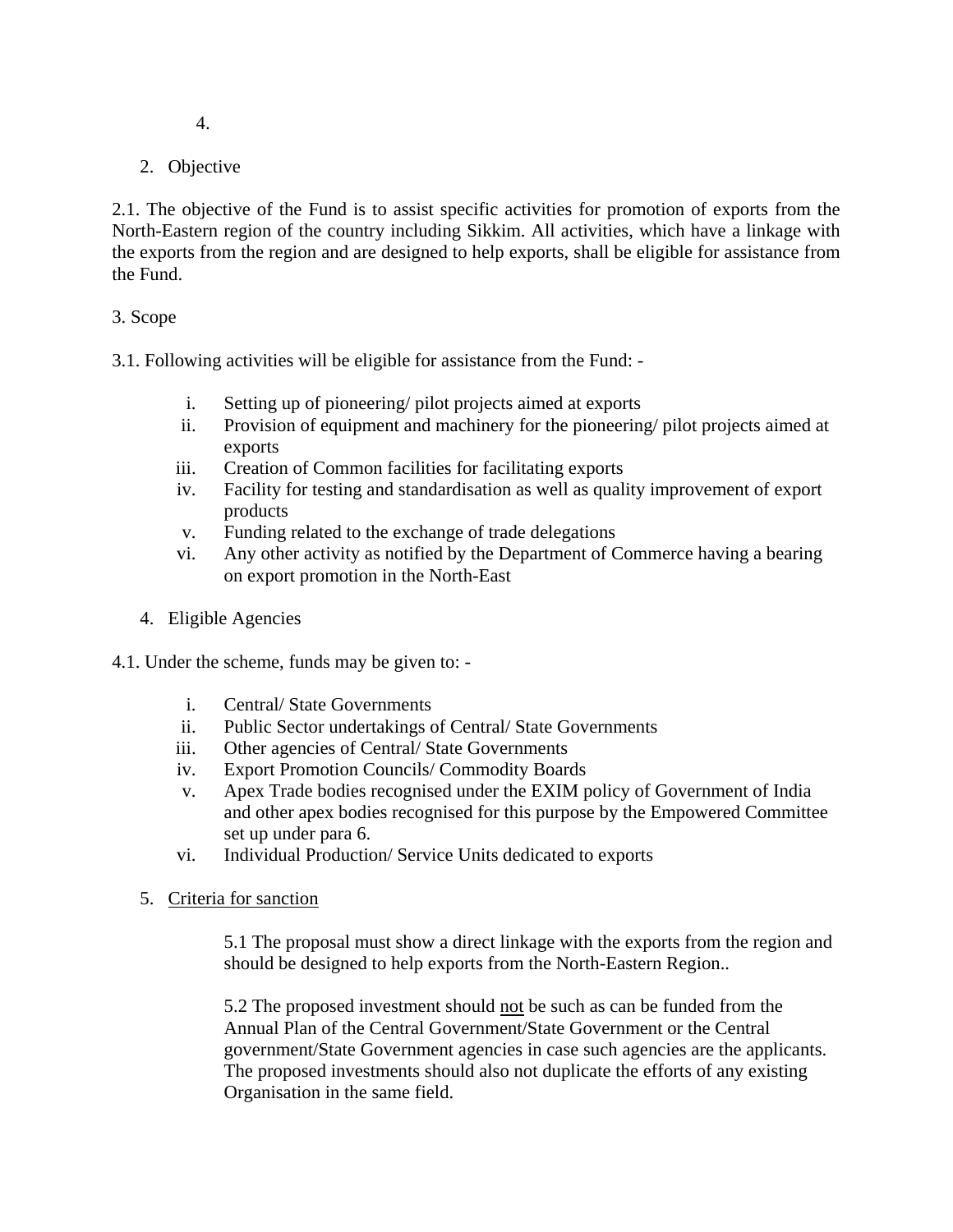5.3 The funding for the project will be on cost-sharing basis. However, the Empowered Committee may consider full funding of the project on merits.

### 6. Scrutiny & Sanctions

6.1 There shall be an Empowered Committee which will consider and approve the proposals. The committee will also monitor the implementation of the sanctioned proposals.

6.2 The Empowered Committee will be chaired by the Additional Secretary (States Cell) in the Department of Commerce and shall consist of the following members :-

- i. Additional Secretary and Financial Advisor, Department of Commerce or his representative
- ii. Advisor (PA&MD), Planning Commission or his representative
- iii. Joint Secretary (NE), Ministry of Home Affairs, Government of India
- iv. Joint Secretary, States Cell, Department of Commerce
- v. Representative of North East Council(NEC)
- vi. Director/Deputy Secretary, States Cell, --Member-Secretary of the Committee

The meetings of the Empowered Committee shall be held quarterly in New Delhi or, as far as practicable, in a State capital in the NE region.

6.3 The representative of the organisations proposing/sponsoring the proposals may be invited to the meeting of the Empowered Committee.

6.4. The approval for sanctioned of the funds for approved projects/works

Will be obtained from Standing Finance Committee chaired by the

Commerce Secretary as per the standard procedure.

6.5 States Cell, Department of Commerce will coordinate the work related to the Committee and liaise with APEDA for release of the sanctioned funds.

6.6 Payments made under the scheme will be subject to audit by the Comptroller &Auditor General of India as also by other means as deemed fit by Government of India.

6.7 Government of India will cause physical verification and other such enquiries as deemed fit, of the projects sanctioned under the scheme.

7. Submission of projects/Proposals

7.1. Twelve copies of the project proposal may be submitted to The Director, States Cell, Department of Commerce , Udyog Bhawan, Maulana Azad Road, New Delhi 110011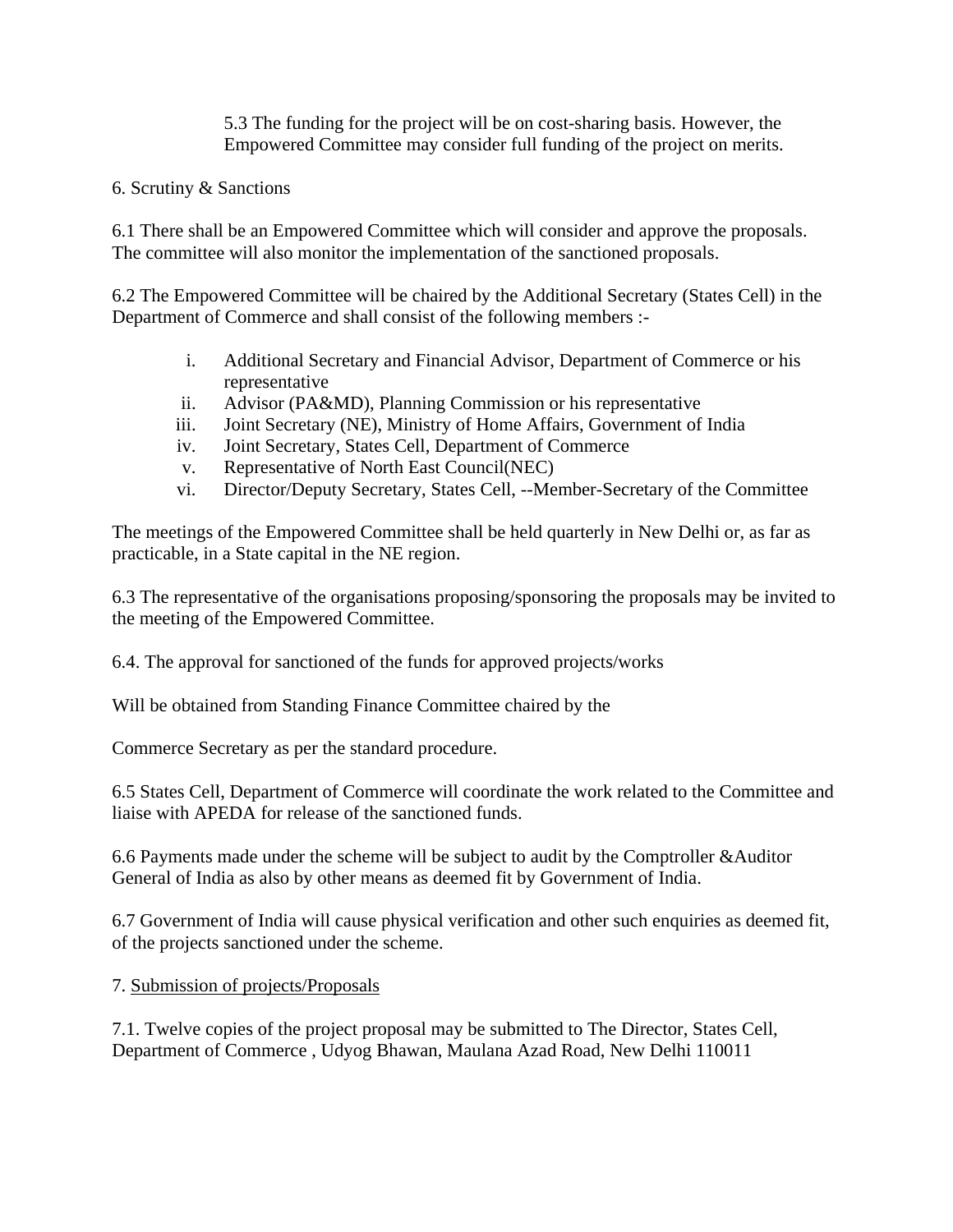7.2. The proposal should be exhaustive. All aspects related to projects should be supported by data, surveys etc.

7.3. The proposal should invariably be accompanied by an executive summary, which should contain the following facts:-

- i. Name and complete address of the proposing organisation
- ii. Name and complete address of the implementing organisation
- iii. Status of the implementing agency (whether government agency, or Trade Body or Individual Exporters etc.)
- iv. Total cost of the project
- v. Financing pattern
- vi. Whether finance from source(s) other than EDF-NER has been tied up
- vii. Whether land, if required, is available for the project
- viii. Project phasing and date of completion
- ix. Scope of work (Type of facilities required)
- x. Main benefits accruing from the project

7.4.Details on each of the parameters indicated above should be included in the detailed project report. The report should also contain, inter alia, detailed Cost benefit analysis, details of cost of each component of the project, benefits accruing from the projects in both qualitative and quantitative terms, the present activities of the proposer

7.5. Only such proposals as are complete in all respect will be considered under the scheme.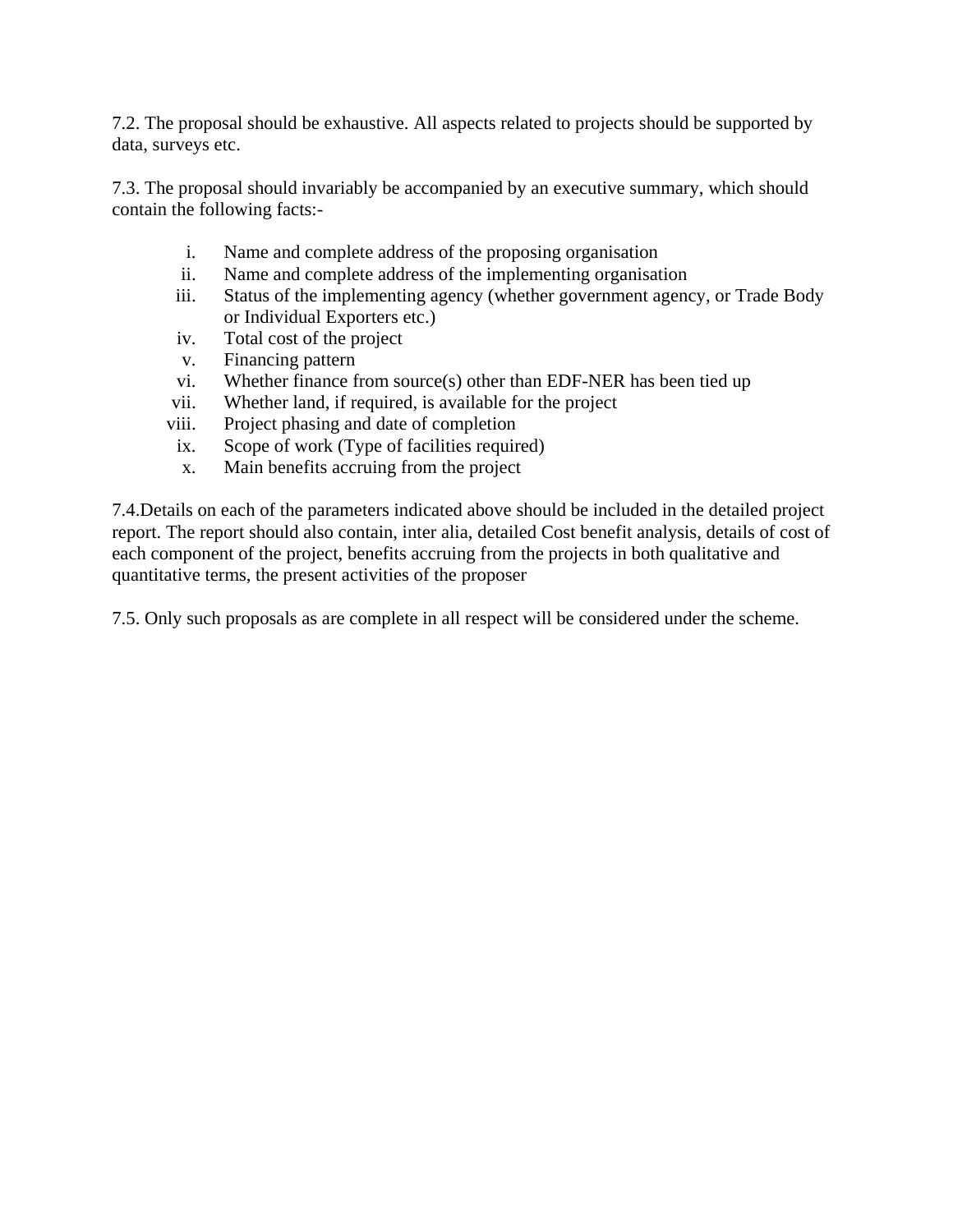### **Annexure-III**

GAR 34 {See rule 147, 150 and 159(1)} GRANT–IN–AID BILL

> Bill no. \_\_\_\_\_\_\_\_\_\_\_\_\_\_\_ Head of Account

Received a sum of Rs. \_\_\_\_\_\_\_\_\_\_ {Rupees \_\_\_\_\_\_\_\_\_\_\_\_\_} being the grant in aid for the **period \_\_\_\_\_\_\_\_\_\_\_\_\_\_\_\_\_ sanctioned by the Department of Commerce in its letter no.**  dated **\_\_\_\_\_** (copy enclosed).

**Dated: \_\_\_\_\_\_\_\_\_\_\_** 

**Signature** 

**Designation**

**Countersigned for Rs. \_\_\_\_\_\_\_\_\_\_\_\_\_\_\_\_ Dated: \_\_\_\_\_\_\_\_\_\_\_** 

**Signature**

**Designation of Drawing Officer**

**For use in Pay and Account Office**

Passed for Rs.\_\_\_\_\_\_\_\_\_\_ {Rupees \_\_\_\_\_\_\_\_\_\_\_\_\_\_\_\_\_\_\_\_\_\_\_\_\_\_\_\_\_}

 $\frac{1}{\text{Payment by}}$ Cheque No. \_\_\_\_\_\_\_\_\_\_\_\_\_\_\_\_\_\_\_

Date Pay and Accounts Officer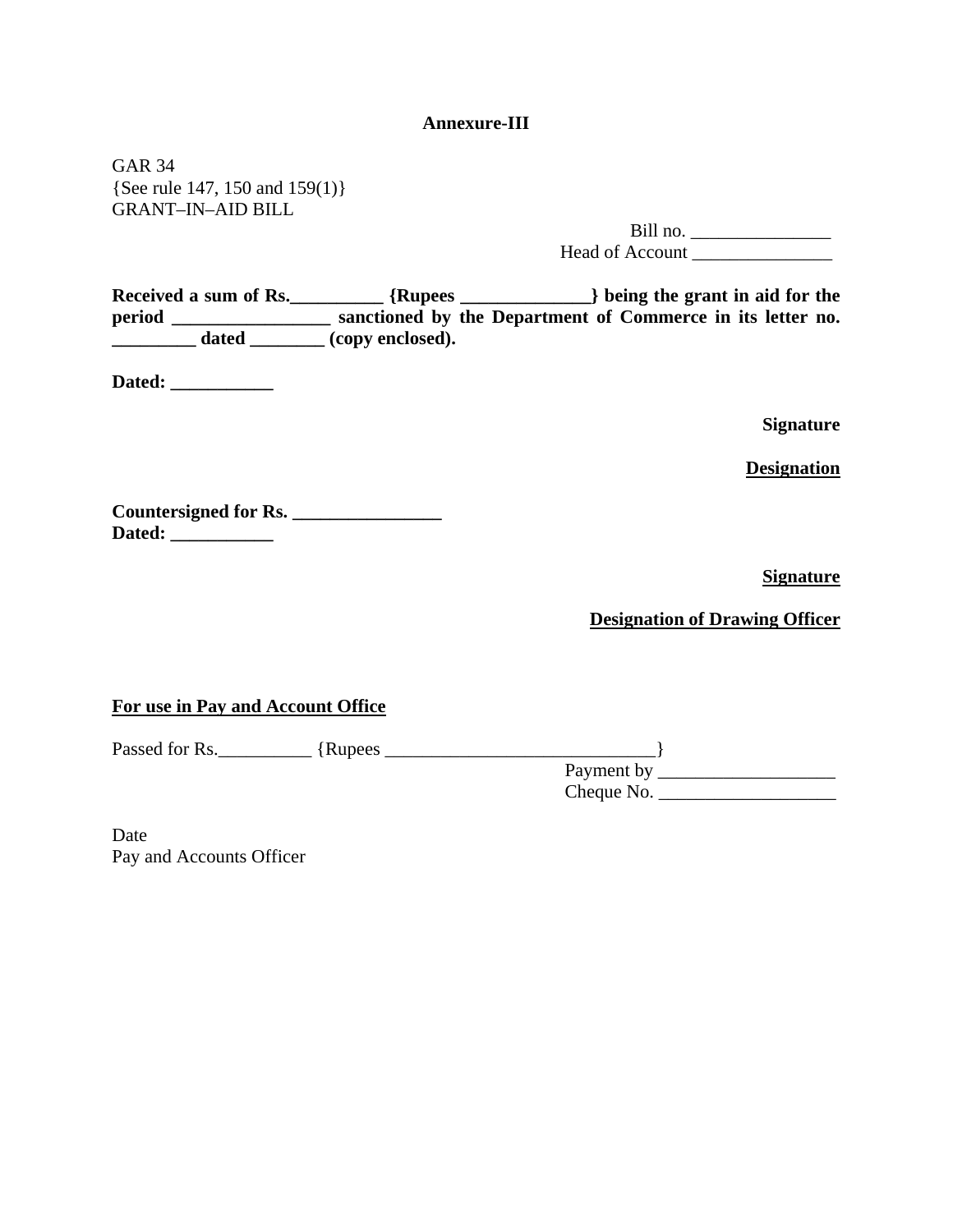# **(LETTER HEAD)**

## **TO WHOM SO IT MAY CONCERN**

This is to certify (Name of the Nodal Agency) is not involved in any kind of corrupt practices.

Signature

(Head of the Nodal Agency)

| Sl. No. | Development<br>Commissioner | States/UTs                                                                                                                                         |  |  |
|---------|-----------------------------|----------------------------------------------------------------------------------------------------------------------------------------------------|--|--|
| 1.      | DC, Cochin                  | Kerala, Karnataka, Lakshadweep, Mahe                                                                                                               |  |  |
| 2.      | DC, Falta                   | West Bengal, Orissa, Bihar, Jharkhand, Assam, Tripura, Manipur,<br>Meghalaya, Nagaland, Mizoram, Sikkim                                            |  |  |
| 3.      | DC, Noida                   | Delhi, Uttar Pradesh, Uttaranchal, Punjab, Haryana, Himachal<br>Pradesh, Jammu and Kashmir, Rajasthan, Madhya Pradesh,<br>Chhattisgarh, Chandigarh |  |  |
| 4.      | DC, Vishakhapatnam          | Andhra Pradesh, Yanam                                                                                                                              |  |  |
| 5.      | DC, Kandla                  | Gujarat                                                                                                                                            |  |  |
| 6.      | DC, Chennai                 | Tamil Nadu, Andaman & Nicobar Islands Pondicherry                                                                                                  |  |  |
| 7.      | DC, SEEPZ                   | Maharashtra, Goa, Daman & Diu, Dadra & Nagar Haveli                                                                                                |  |  |

#### **Annexure–IV**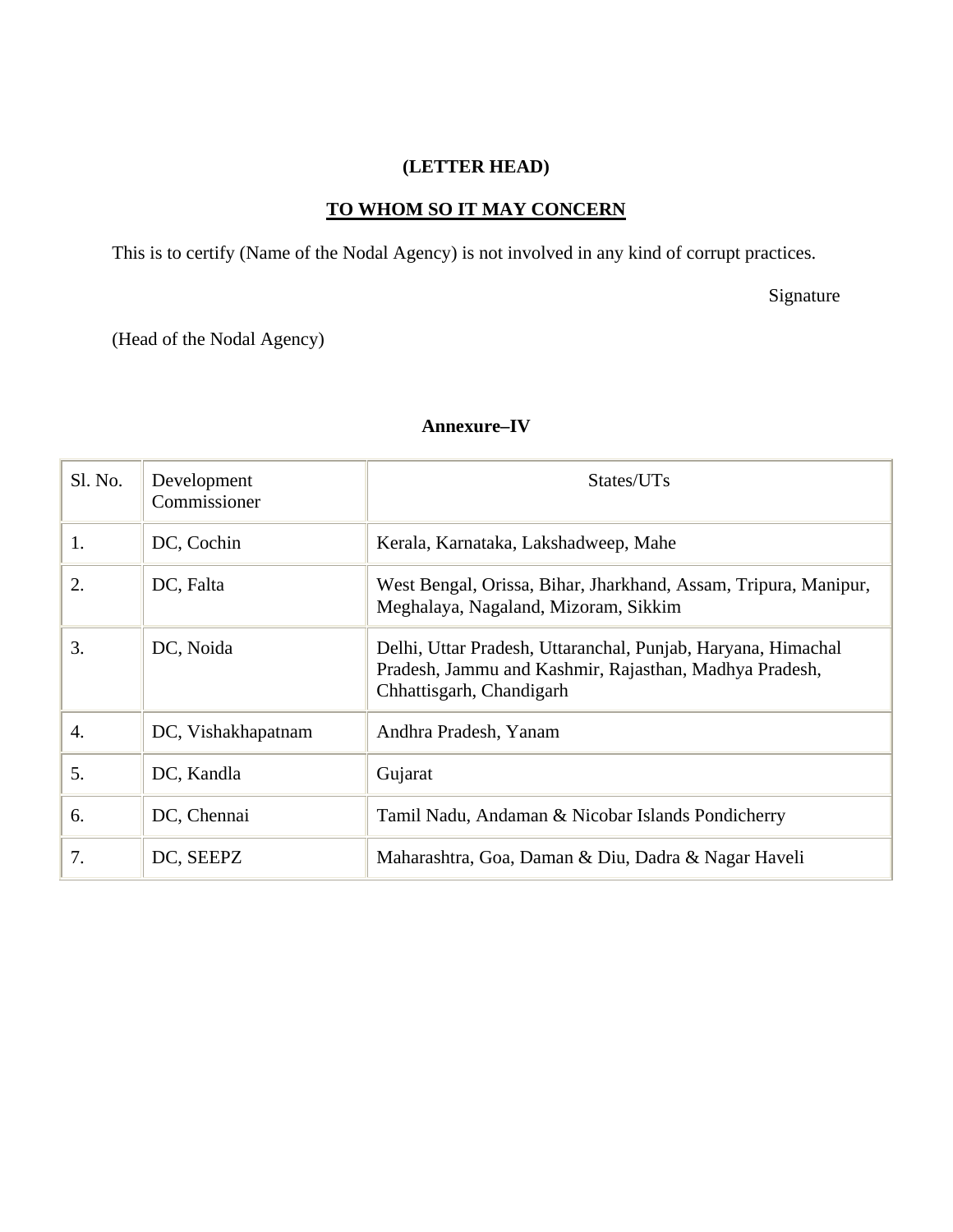### **Annexure V**

### **Private Sector participation in projects to be taken up under ASIDE**

- a. To leverage funds under ASIDE, these funds could be used for inviting private sector participation in the development, operation and maintenance of infrastructure projects. For this purpose, the State Government can choose IDFC or ILFS as a project development agency or any other agency as notified by Govt of India.
- b. The selected Agency would work with the Nodal Agency/Implementing Agency of the State government and shall prepare necessary documentation for inviting offers for the private sector participation.
- c. The funds under ASIDE could also be used for incurring cost towards project development. Since such costs are loaded to the final cost of the project, this amount would be treated as an advance to the project and would be adjusted towards the final payment to be made. In case it is found at the end of the selection process that the project does not require any support, the money spent on project development would be treated as support to the project.
- d. The projects for private sector participation could be taken by way of front loading of capital grant or to provide annuity payment or any other mode which may be agreed by the State Government. However, commitment under ASIDE should be made keeping in view the likely allocation under the  $10<sup>th</sup>$  Plan only.
- e. Project operator could be a private agency or public sector agency or the Departments of Government, but such agency should be selected by a transparent system of competitive bidding.
- f. Presently 100% support is to be extended to projects from ASIDE and in addition, responsibility for operation and maintenance of the project is also being undertaken by the Government. If organisations are identified to take up the construction, operation and management of projects even with 100% support for capital works, it would mean privatization of operation and maintenance through user charges. Immediately it may be appropriate not to put any limit on support to be given under ASIDE to such projects as percentage of capital cost. However, this may be reviewed after a year after having some experience of such projects in the States.
- g. To provide incentive to States to take up private sector participation on an urgent basis, it has been decided that such expenditure for these projects (beyond project development expenditure) would be provided as an additional allocation next year. However, this would be limited to a maximum of ten per cent of the total allocation of the State under ASIDE.
- h. From the year 2003-04, it would be mandatory that States would spend at least 50% of their allocation on implementing such projects. States utilising full allocation on such projects would be given additional allocation subject to a maximum of ten per cent of the allocation of the State.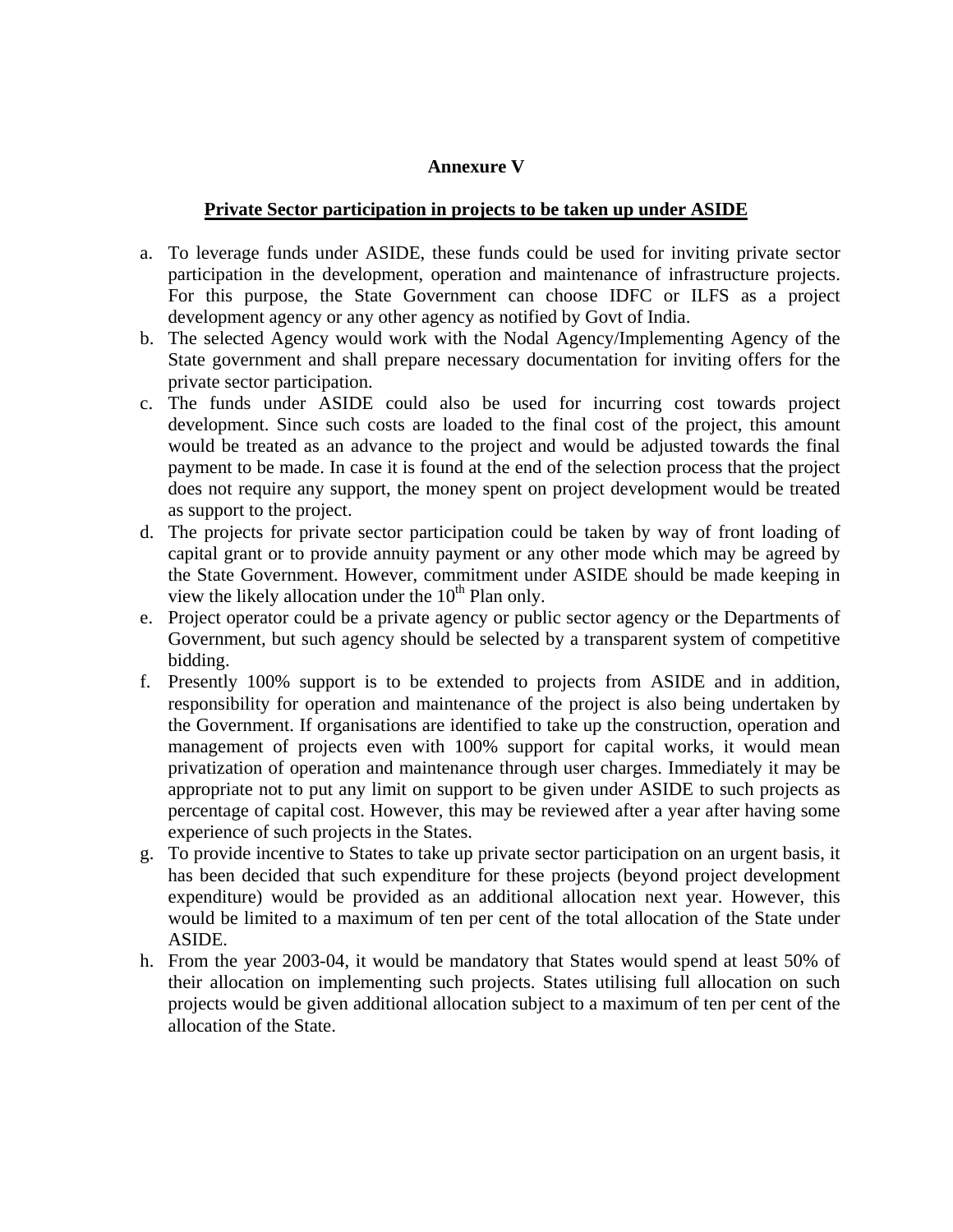# **Annexure-VI**

# FORMAT-I

## **ASIDE**

Report for the quarter ending on \_\_\_\_\_\_\_\_\_\_\_\_\_\_from the Government of

\_\_\_\_\_\_\_\_\_\_\_\_\_\_\_\_\_\_\_\_\_

|    |                                                                               | <b>Amount</b> in<br>Lakhs |
|----|-------------------------------------------------------------------------------|---------------------------|
| 1. | Amount balance at the end of last year                                        |                           |
| 2. | Allocation for the year                                                       |                           |
| 3. | Amount received during the year                                               |                           |
| 4. | Total amount available                                                        |                           |
| 5. | Amount spent in the year up to the quarter                                    |                           |
| 6. | Allocation of complimentary funds for the schemes from<br>the State/UT Budget |                           |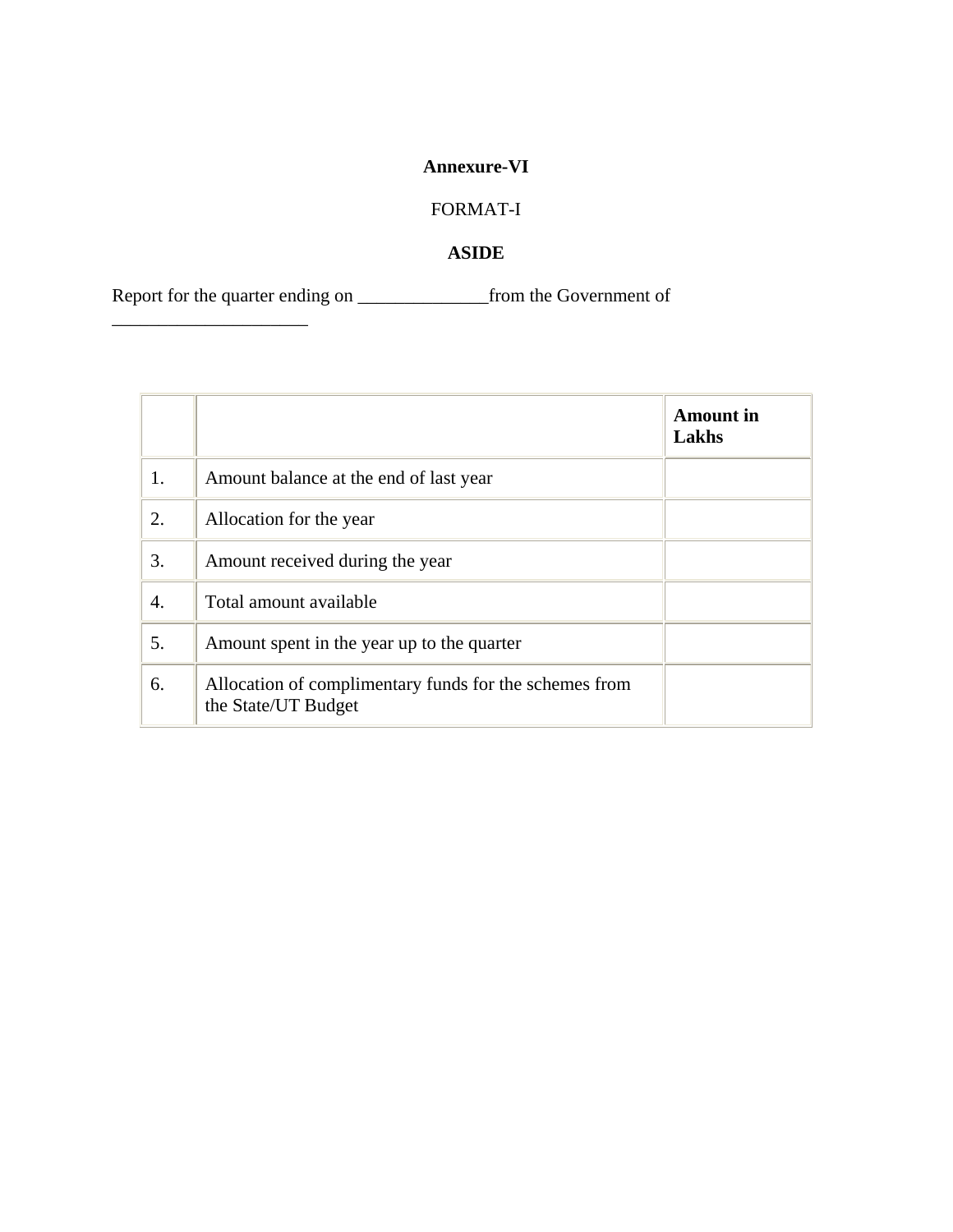# FORMAT-II

# ASIDE

# Report for the Quarter ending on from the

Govt of\_\_\_\_\_\_\_\_\_\_

| Sl.<br>No. | Name<br>of the<br>Project | Year of<br>Approval | Through<br>Pvt.<br>Sector<br>(Yes/No) | Cost approved for funding<br>(in lakhs)<br><b>ASIDE SG Pvt. Sector</b> |  | Amount spent<br>upto last<br>financial year | Amount<br>spent<br>during the<br>present<br>financial<br>year<br>Upto the<br>quarter |  |
|------------|---------------------------|---------------------|---------------------------------------|------------------------------------------------------------------------|--|---------------------------------------------|--------------------------------------------------------------------------------------|--|
|            |                           |                     |                                       |                                                                        |  |                                             |                                                                                      |  |
|            |                           |                     |                                       |                                                                        |  |                                             |                                                                                      |  |
|            |                           |                     |                                       |                                                                        |  |                                             |                                                                                      |  |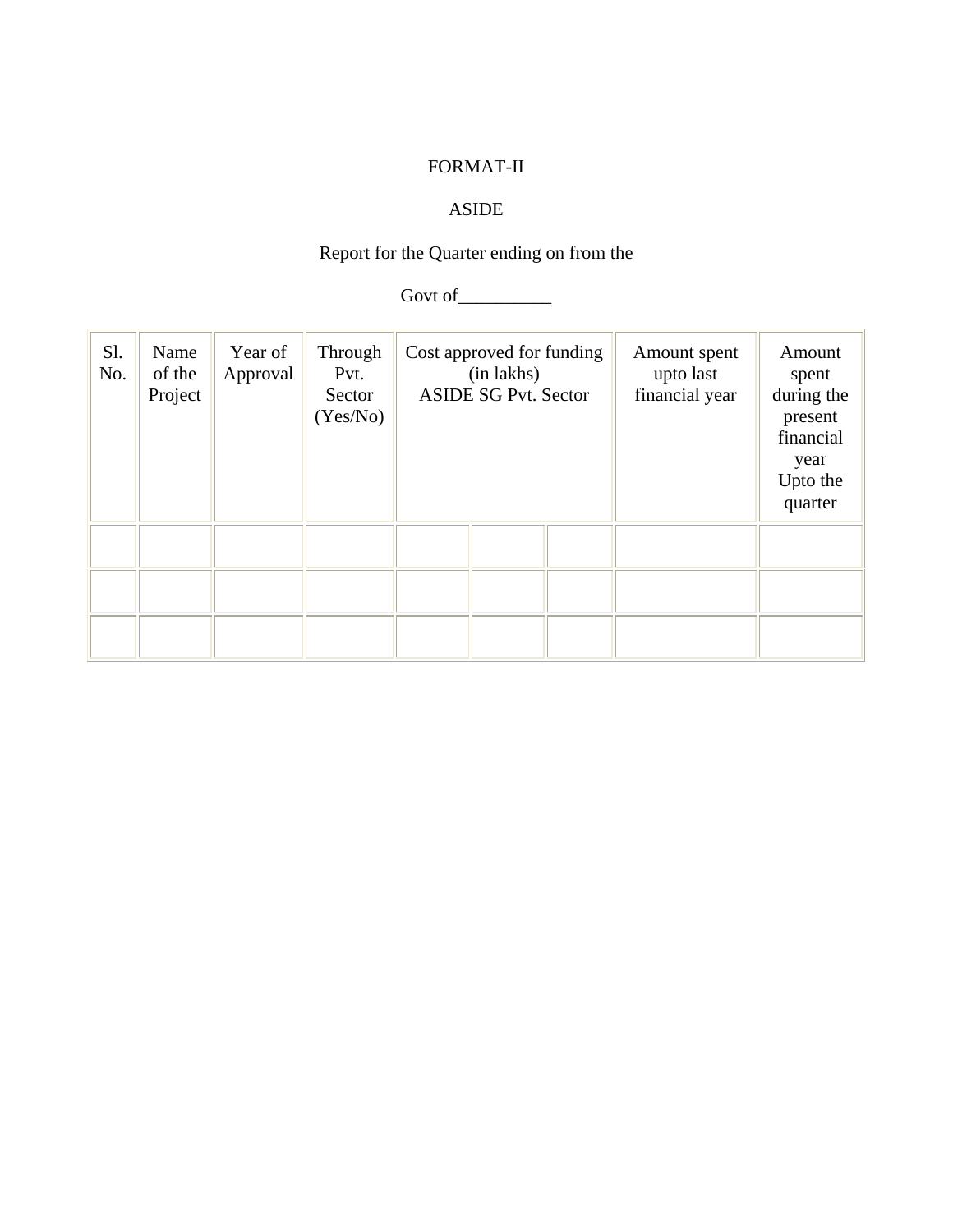### **Annexure-VII**

### FORMS

### Form GFR 19–A

### {See Government of India's Decision (1) below Rule 150}

### **"Form of Utilisation Certificate"**

| Sl. No. | Letter No. & Date | Amount |
|---------|-------------------|--------|
|         |                   |        |
|         |                   |        |
|         |                   |        |

Total \_\_\_\_\_\_\_\_\_\_\_\_

\_\_\_\_\_\_\_\_\_\_\_

- 1. Certified that of Rs. \_\_\_\_\_\_\_\_\_\_ of grants–in–aid sanctioned during the year \_\_\_\_\_\_\_ in favour of \_\_\_\_\_\_\_\_\_\_\_\_ under the Ministry/Department's letter no. given in the margin and Rs. \_\_\_\_\_\_ on account of unspent balance of the previous year a sum of Rs. \_\_\_ has been utilised for the purpose of \_\_\_\_\_\_\_\_\_\_\_\_\_\_\_\_\_\_\_\_\_ for which it was sanctioned and that the balance of Rs. \_\_\_\_\_\_\_\_\_ remaining unutilised at the end of this year has been surrendered to government (vide no. \_\_\_\_\_\_\_\_\_\_\_\_\_\_ date \_\_\_\_\_\_) will be adjusted towards the grants–in–aid payable during the next year \_\_\_\_\_\_\_.
- 2. Certified that I have satisfied myself that the conditions on which the grants–in–aid was sanctioned have been duly fulfilled/are being fulfilled and that I have exercised the following checks to see that the money was actually utilised for the purpose for which it was sanctioned:

### **(Kinds of checks exercised)**

Signature\_\_\_\_\_\_\_\_\_\_\_\_\_\_\_

Designation \_\_\_\_\_\_\_\_\_\_\_\_\_\_\_

Date \_\_\_\_\_\_\_\_\_\_\_\_\_\_\_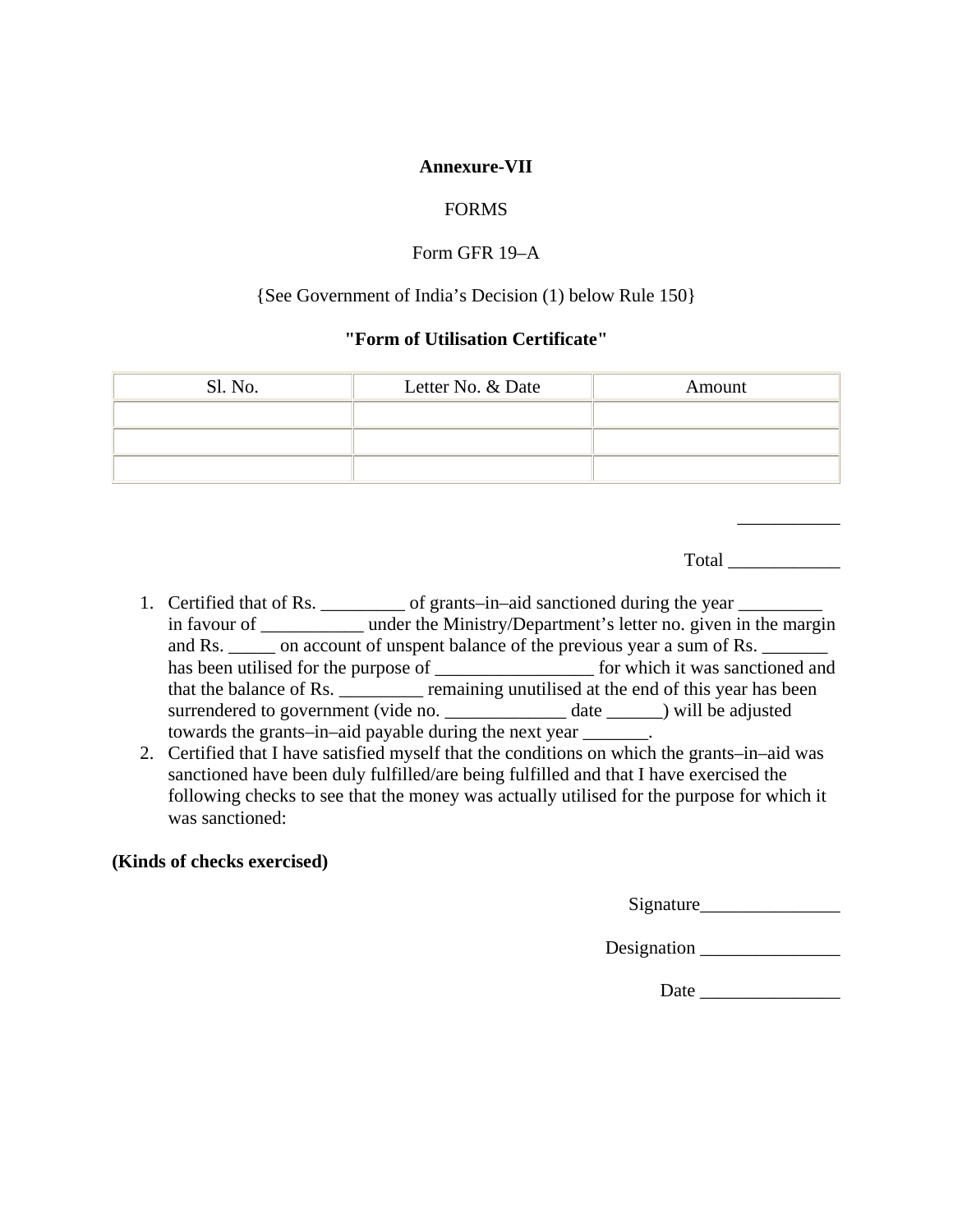# **Annexure VIII**

### Sub: Evaluation of the projects sanctioned under CIB/ASIDE Scheme

It has been decided to get the projects under ASIDE visited by field formations of Department of Commerce, with the following objectives:

- a. To evaluate progress in the implementation of the project;
- b. To assess the impact of the project on exports ;
- c. To make recommendation to State Government for effective implementation of scheme (e.g. selection of projects, review mechanism, fund flow mechanism, integration with State Government scheme etc.)
- d. To identify issues requiring changes in Policy for its speedier and effective implementation;

2. The nominated officer would visit each of the projects on which funds have been spent under the Scheme during last financial year. Date of the visit would be fixed by him/her in consultation with the Nodal Department of the State Government. The list of such project alongwith other details shall be provided by DoC. The inspection report for each project would be prepared in the format given at Appendix-I

3. After inspection of all projects of the State, consolidated report would be prepared for the State. The Report should contain:-

- a. Broad observations on the four points (a) to (d) above and give an overall assessment of the implementation of the Scheme in the State.
- b. Utilisation of funds under the Scheme as per Appendix-II.
- c. Implementation Report of each project on Appendix-I (as attachments to report)

4. A copy of the same would be sent by e-mail to Department of Commerce, to the State Government and the Nodal Agency of the State. The State Government should place the inspection report before the SLEPC in its next meeting held after the submission of report for taking appropriate decisions and issuing appropriate directions to the concerned agencies, if so required.

5. During the next visit, compliance of the observations so made by the Inspecting Officer in earlier visit should also be assessed.

6. The names of the officers responsible for each of the State are given at Appendix-III.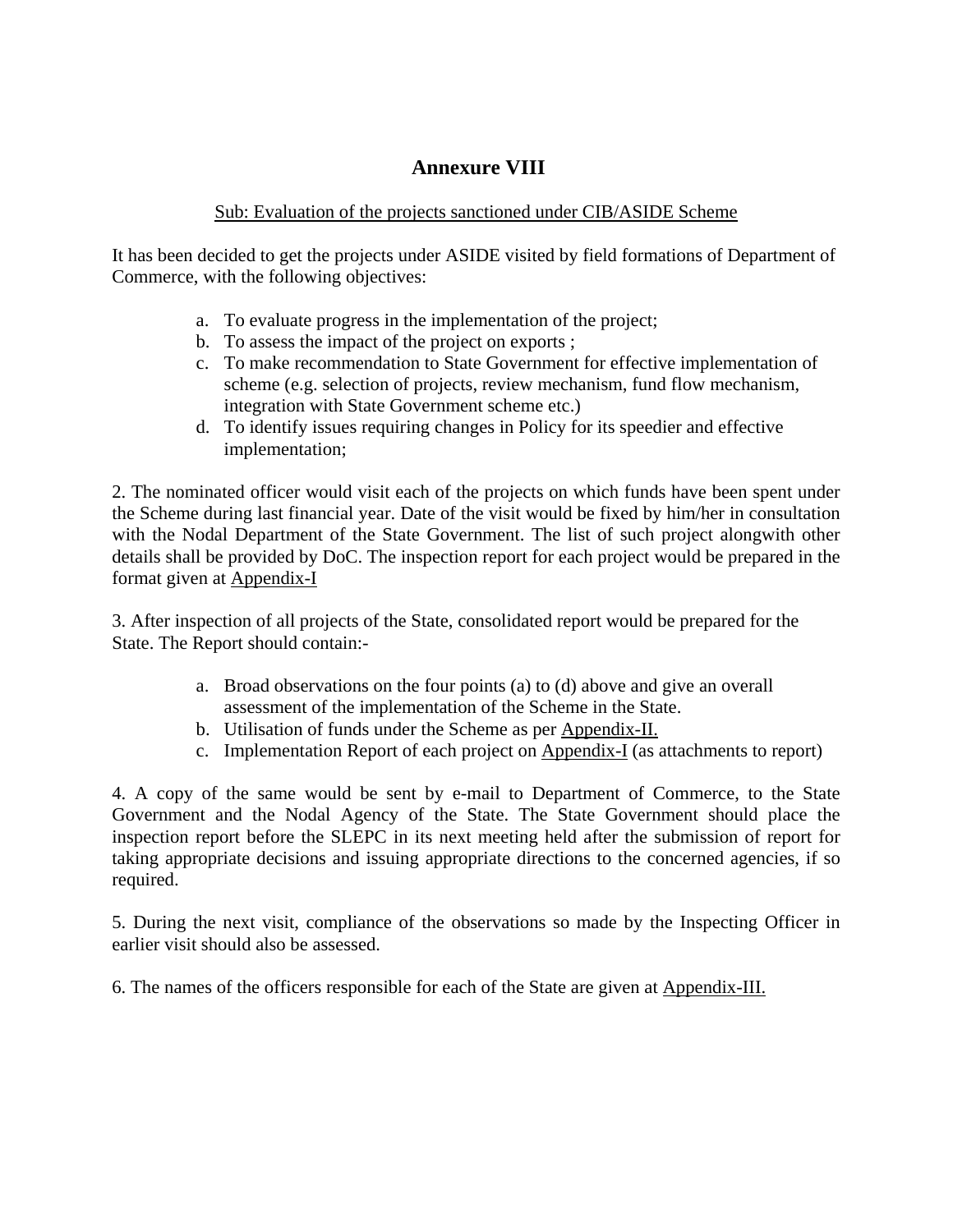## **Appendix-I**

### **Proforma for evaluation of the project sanctioned under CIB/ASIDE Scheme**

- 1. Name of the State/UT/Agency
- 2. Name of the Inspecting Officer
- 3. Date of Visit
- 4. Name of the Project
- 5. Main Components of the project
- 6. Physical Progress
	- a. Date of start of project
	- b. Scheduled period of completion
	- c. Present Status
	- d. Months/Year of completion

### 7. Finance Details :

a. Cost of the project

- o Total cost
- o Total funds released during the FY
- o Fund released upto the FY
- o Funds utilized upto the FY

b. State's share

- Total amount
- Funds released so far upto the FY
- Funds utilized upto the FY

c. Share under ASIDE

- o Total
- o Funds released upto the FY
- o Funds released during the FY
- o Expenditure upto the FY
- o Expenditure during the FY

d. Share of private Sector

- Total
- Spent upto the FY
- 8. Comments on physical progress of the project: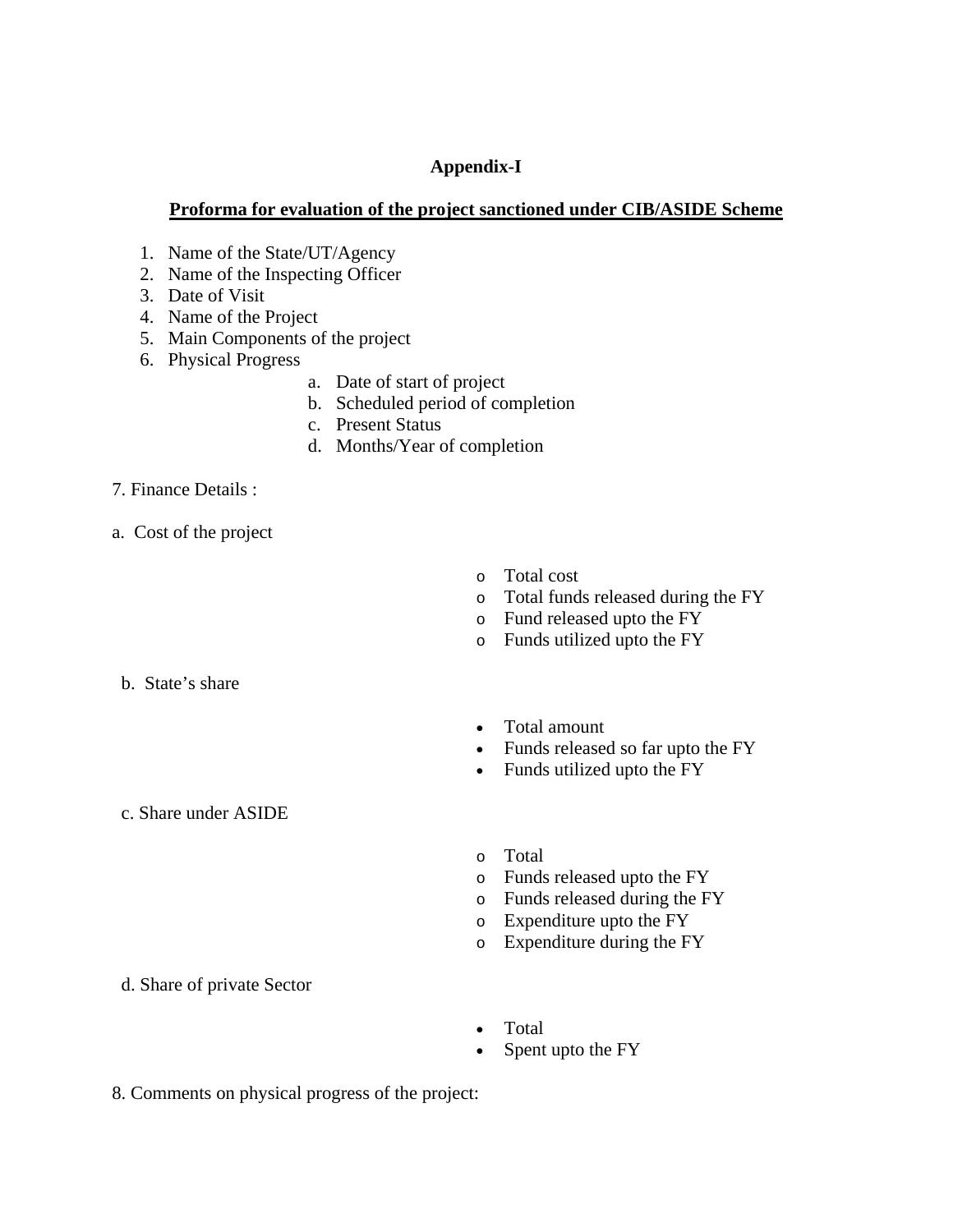(It should cover implementation as per time schedule, inter-Agency/Department coordination in the implementation of the project, the quality of work as per visual inspection and any other observation which may be relevant for the physical progress. Specific suggestions for its implementation may also be given).

9. Impact on Exports (for completed project)

(The assessment should mention direct or indirect benefit which the infrastructure is likely to extend to promotion of exports from the area. Any quantifiable results should be specifically mentioned).

### 10. Policy Issues

(Any issue which is affecting the implementation or impact of the project because of certain provisions in guidelines should be specifically mentioned).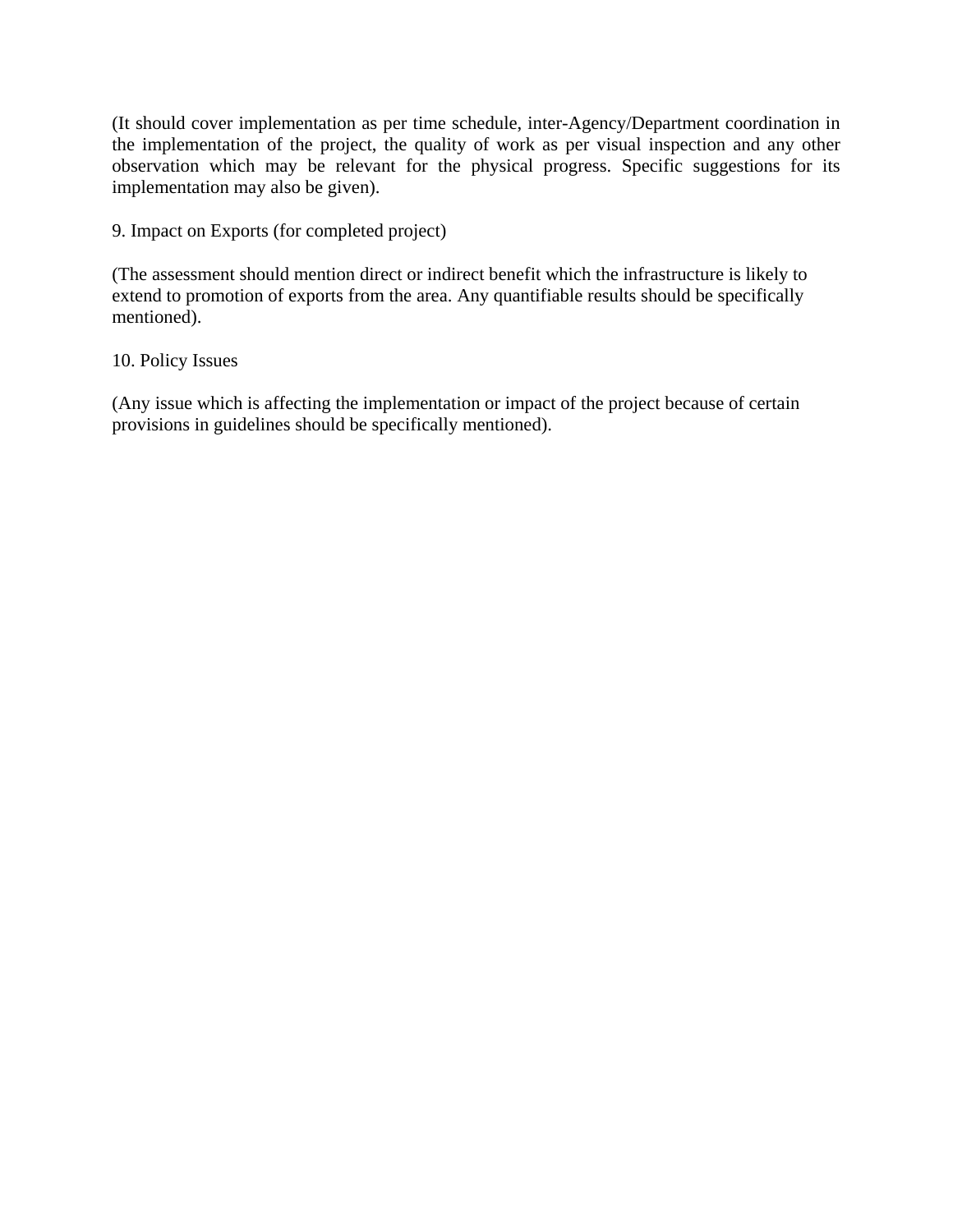# **Appendix-II**

| Sl. NO. | Name of Project | Amt. Indicated by<br>State Govt. as<br>utilised during the<br><b>FY</b> | Actual Amt.<br>Released to the<br>project during the<br><b>FY</b> | Actual Amt. Utilised by<br>the project during the FY |
|---------|-----------------|-------------------------------------------------------------------------|-------------------------------------------------------------------|------------------------------------------------------|
|         |                 |                                                                         |                                                                   |                                                      |
|         |                 |                                                                         |                                                                   |                                                      |
|         |                 |                                                                         |                                                                   |                                                      |
|         |                 |                                                                         |                                                                   |                                                      |
|         |                 |                                                                         |                                                                   |                                                      |
|         |                 |                                                                         |                                                                   |                                                      |
|         |                 |                                                                         |                                                                   |                                                      |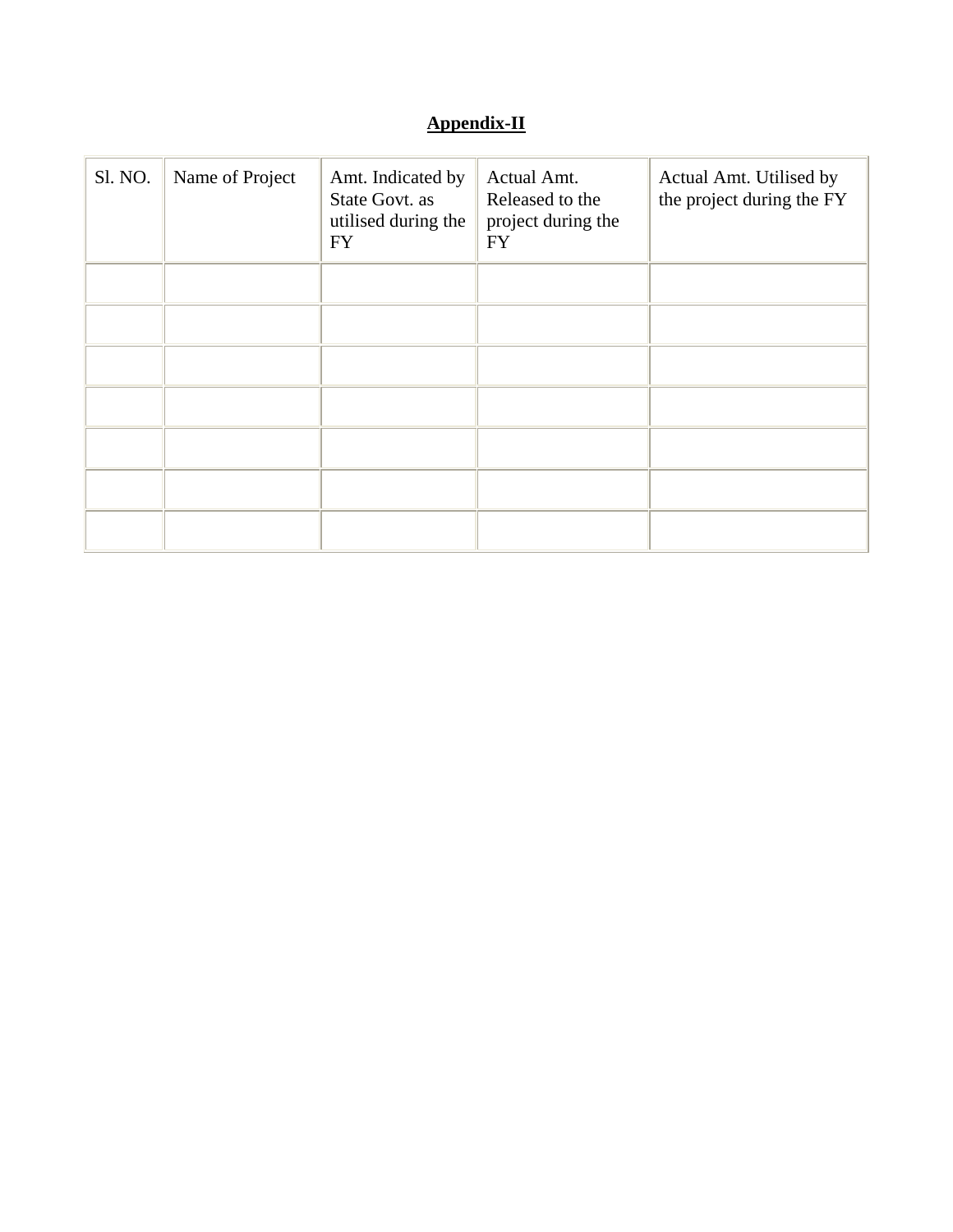# **Appendix - III**

# **OFFICERS RESPONSIBLE FOR EACH OF THE STATE**

| S.No.            | Name of<br><b>Officer</b>                                                                | Tele (Off.)          | Fax No.              | E-mail                 | <b>States</b>                              |
|------------------|------------------------------------------------------------------------------------------|----------------------|----------------------|------------------------|--------------------------------------------|
| 1.               | DC, Cochin<br>SEZ.<br>Kakkanand,<br>Cochin<br>(Kerala)                                   | 0484-42545           | 0484-422530          | e-mail@cscz.com        | Kerala, Karnataka,<br>Lakshadweep          |
| 2.               | DC, Falta SEZ.<br>11, MSO<br><b>Building</b><br>$4th$ Floor,<br>Nizam Palace,<br>Kolkata | 033-2472263          | 033-2477923          | fepz@wb.nic.in         | West Bengal, Sikkim                        |
| 3.               | DC, NOIDA<br>SEZ,<br>Dadri Road,<br><b>NOIDA</b>                                         | $95-120-$<br>4562315 | $95-120-$<br>4562315 | dcnepz@nda.vsnl.net.in | U.P., Uttranchal<br>Delhi                  |
| $\overline{4}$ . | DC, Vizag<br>SEZ,<br>Administrative<br>Building,<br><b>DUVVADA</b><br>Vizag              | 0891-754577          | 0891-751259          | dc@vepz.com            | Andhra Pradesh                             |
| 5.               | DC, Kandla<br>SEZ,<br>Gandhidham,<br>Kutch, Gujarat                                      | 02836-53300          | 02836-52250          | kafta@wilnetonline.net | Gujarat                                    |
| 6.               | DC, Madras<br>SEZ,                                                                       | 044-262820           | 044-2628218          | mepz@vsnl.com          | T.N., Andaman &<br>Nicobar,<br>Pondicherry |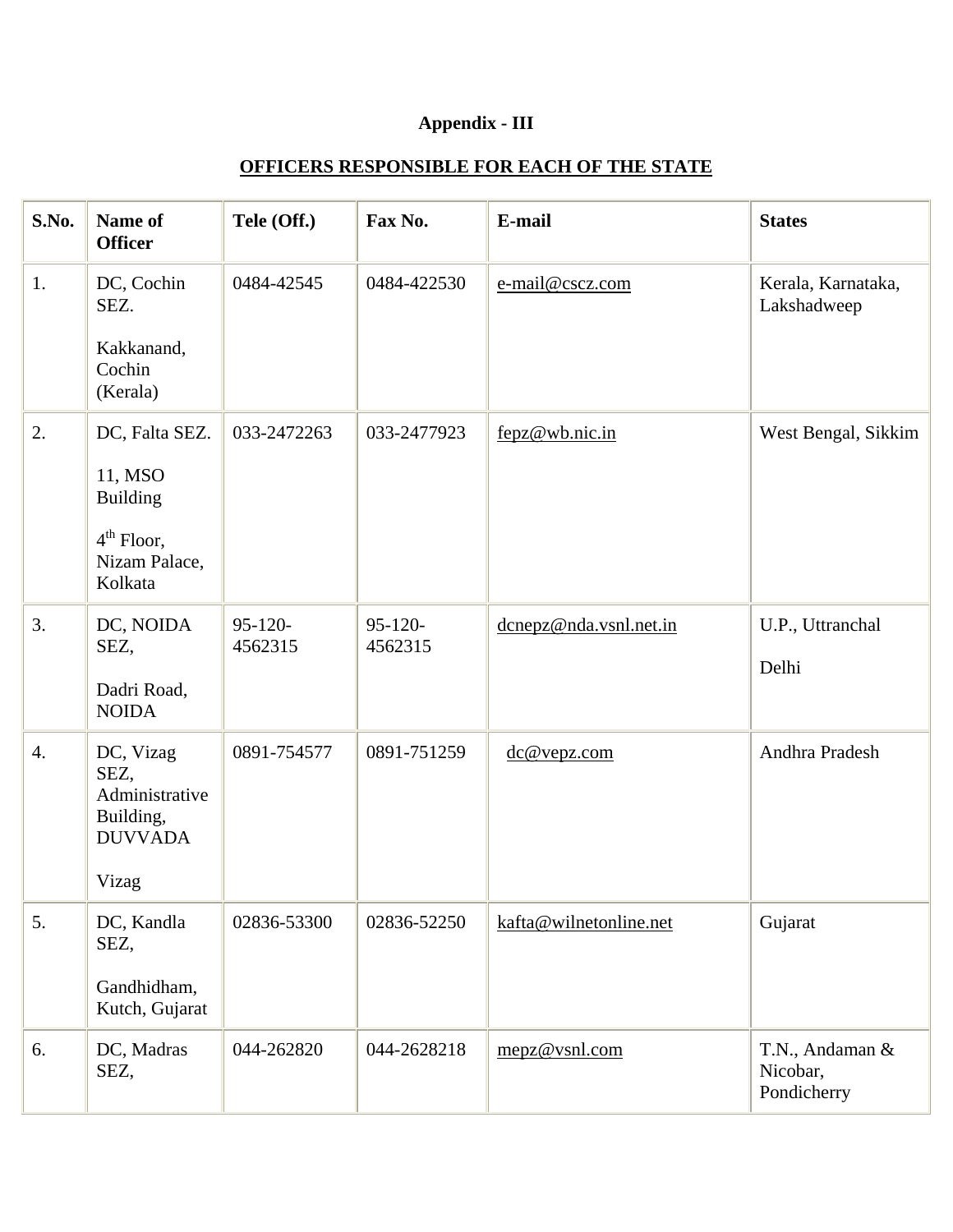|     | G.S.T. Road,<br>Tambaram,<br>Chennai                                                         |             |             |                       |                                        |
|-----|----------------------------------------------------------------------------------------------|-------------|-------------|-----------------------|----------------------------------------|
| 7.  | DC, SEEPZ<br>SEZ,                                                                            | 022-8290856 | 022-8291385 | dcseepz@vsnl.com      | Maharasthra                            |
|     | Andheri (East)                                                                               |             |             |                       |                                        |
|     | Mumbai                                                                                       |             |             |                       |                                        |
| 8.  | Jt. DGFT                                                                                     | 033-2486426 | 033-2485892 | Jdgft@jdgft.wb.nic.in | Orissa, Bihar,<br>Jharkand             |
|     | 4, Esplanade<br>East, Kolkata                                                                |             |             |                       |                                        |
| 9.  | Jt. DGFT,<br>UdyogBhavan,                                                                    | 0141-722276 | 0141-380601 | Jdgft@raj.nic.in      | Rajasthan                              |
|     | IIIrd Floor,<br>Tilak Marg,                                                                  |             |             |                       |                                        |
|     | Jaipur                                                                                       |             |             |                       |                                        |
| 10. | Jt. DGFT, 3rd<br>Floor, 52-A,<br>Arena Hills<br>(Behind<br>Government of<br>Press)<br>Bhopal | 0755-553303 | 0755-553303 | Dgftbpl@mp.nic.in     | M.P., Chhatisgarh                      |
|     |                                                                                              |             |             |                       |                                        |
| 11. | Jt. DGFT,<br>R.B. Baruah<br>Road, Gauhati,                                                   | 0361-562583 |             | Dgftnet@asm.nic.in    | Assam, Arunachal<br>Pradesh & Nagaland |
|     | Guwahati                                                                                     |             |             |                       |                                        |
| 12. | Jt. DGFT,<br>SCO-288,                                                                        | 0172-602314 | 0172-602314 | dgft@chd.nic.in       | Punjab,<br>Haryana, Chandigarh         |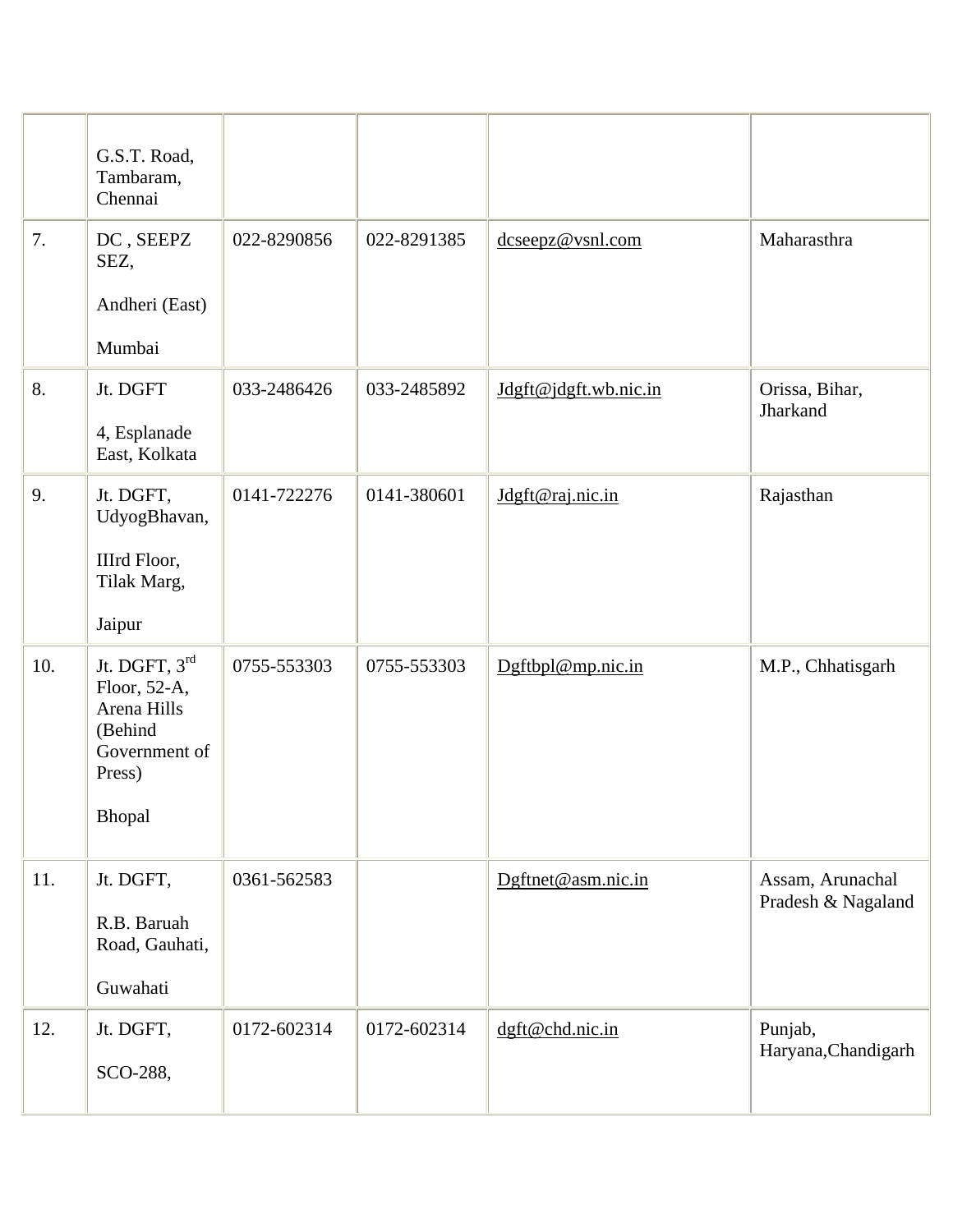|     | Sector 35-D,                                                       |             |             |                               |                                  |
|-----|--------------------------------------------------------------------|-------------|-------------|-------------------------------|----------------------------------|
|     | Chandigarh                                                         |             |             |                               |                                  |
| 13. | Jt. DGFT,                                                          | 0832-224968 | 0832-224968 |                               | Goa                              |
|     | Ashirwad<br>Building, 18 <sup>th</sup><br>June Road,<br>Santa Inoz |             |             |                               |                                  |
|     | Panijim, Goa                                                       |             |             |                               |                                  |
| 14. | Jt. DGFT,                                                          | 0191-435834 | 0191-435834 |                               | J & K, H.P.                      |
|     | $24-C/C$ ,<br>Gandhi Nagar,                                        |             |             |                               |                                  |
|     | Jammu                                                              |             |             |                               |                                  |
| 15. | Jt. DGFT,                                                          | 0361-223360 | 0361-223360 | Dgftshil@maghalaya.ren.nic.in | Meghalaya,<br>Mizoram, Tripura & |
|     | Morollo<br>Building,                                               |             |             |                               | Manipur                          |
|     | Shillong                                                           |             |             |                               |                                  |
| 16. | Jt. DGFT,                                                          | 0265-429368 | 0265-428789 |                               | Daman & Diu &                    |
|     | 901-902, E-<br><b>Block</b>                                        |             |             |                               | Dadra & Nagar<br>Haveli          |
|     | $9^{\text{th}}$ Floor,<br>Kuber Bhavan                             |             |             |                               |                                  |
|     | Kothi Char<br>Rashta,<br>Vadodara.                                 |             |             |                               |                                  |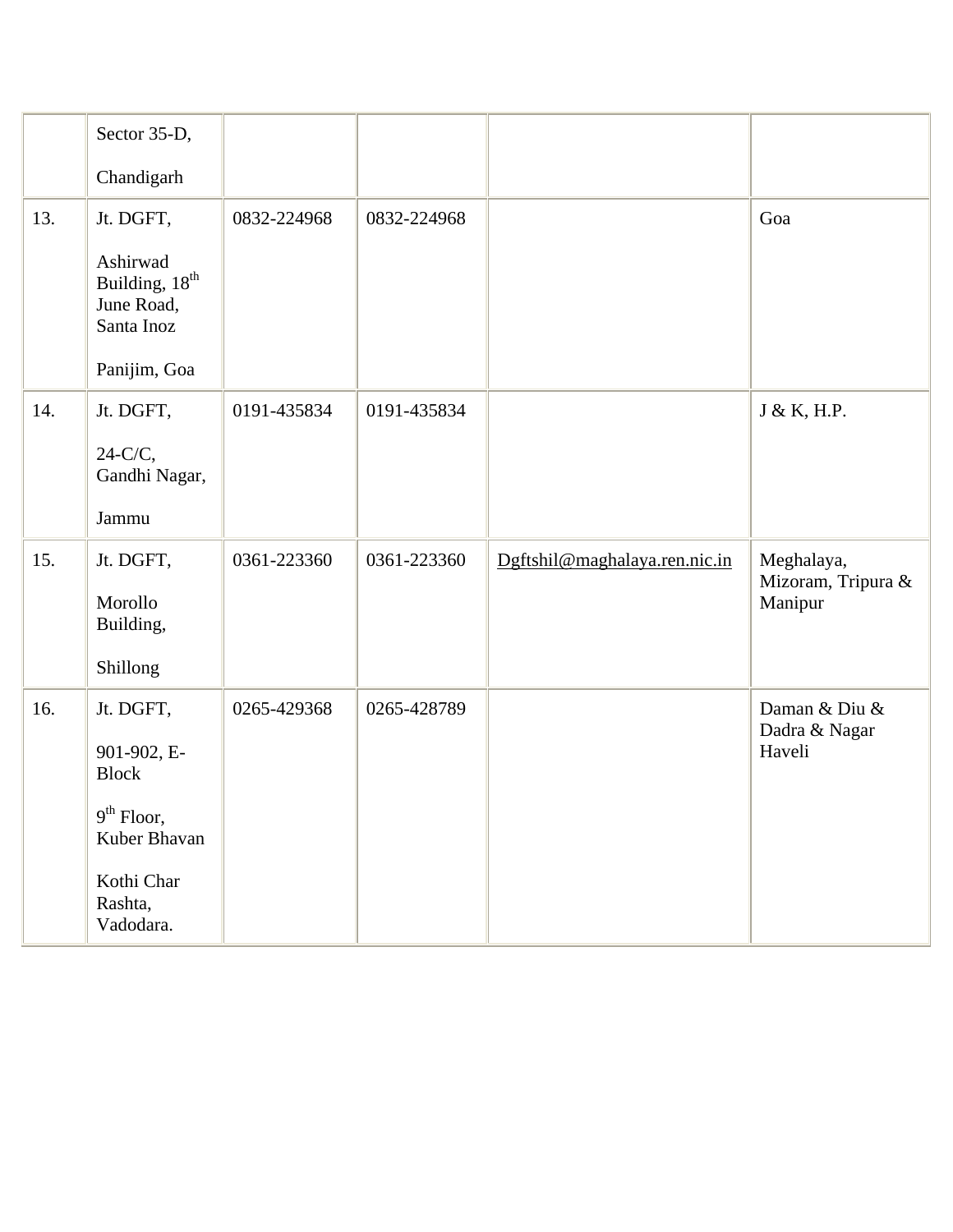No. 20/17/2002-States Cell Government of India Department of Commerce (States Cell)

New Delhi, June 20, 2003.

### **Office Memorandum**

### **Sub: Evaluation of the projects sanctioned under CIB/ASIDE Scheme**

Government of India had notified a Scheme "Assistance to States for Developing Export Infrastructure and Allied Activities (ASIDE)" vide Notification No. 20/7/2000- States Cell dated 13.3.2002 as amended from time to time. It has been decided to get the projects visited by field formations of Department of Commerce, with the following objectives:

- a. To evaluate progress in the implementation of the project;
- b. To assess the impact of the project on exports ;
- c. To make recommendation to State Government for effective implementation of scheme (e.g. selection of projects, review mechanism, fund flow mechanism, integration with State Government scheme etc.)
- d. To identify issues requiring changes in Policy for its speedier and effective implementation;

2. The nominated officer would visit each of the projects which are under implementation or have been completed during last year or current year once a year. Date of the visit would be fixed by him/her in consultation with the Nodal Department of the State Government.

3. The inspection report would be prepared in the format given at Annexure I. After inspection of all projects of the State, consolidated report would be prepared for the State. The Report should make broad observations on the above four points and give an overall assessment of the implementation of the Scheme in the State in addition to the inspection report of each project. A copy of the same would be sent by e-mail to Department of Commerce and to the State Government and the Nodal Agency of the State. The State Government should place the inspection report before the SLEPC in its next meeting held after the submission of report for taking an appropriate decision and issuing appropriate direction to the concerned agencies, if so required.

4. During the next visit, compliance of the observations so made by the Inspecting Officer in earlier visit would also be assessed.

5. The names of the officers responsible for each of the State are given at Annexure II.

(D.K. Mittal) Joint Secretary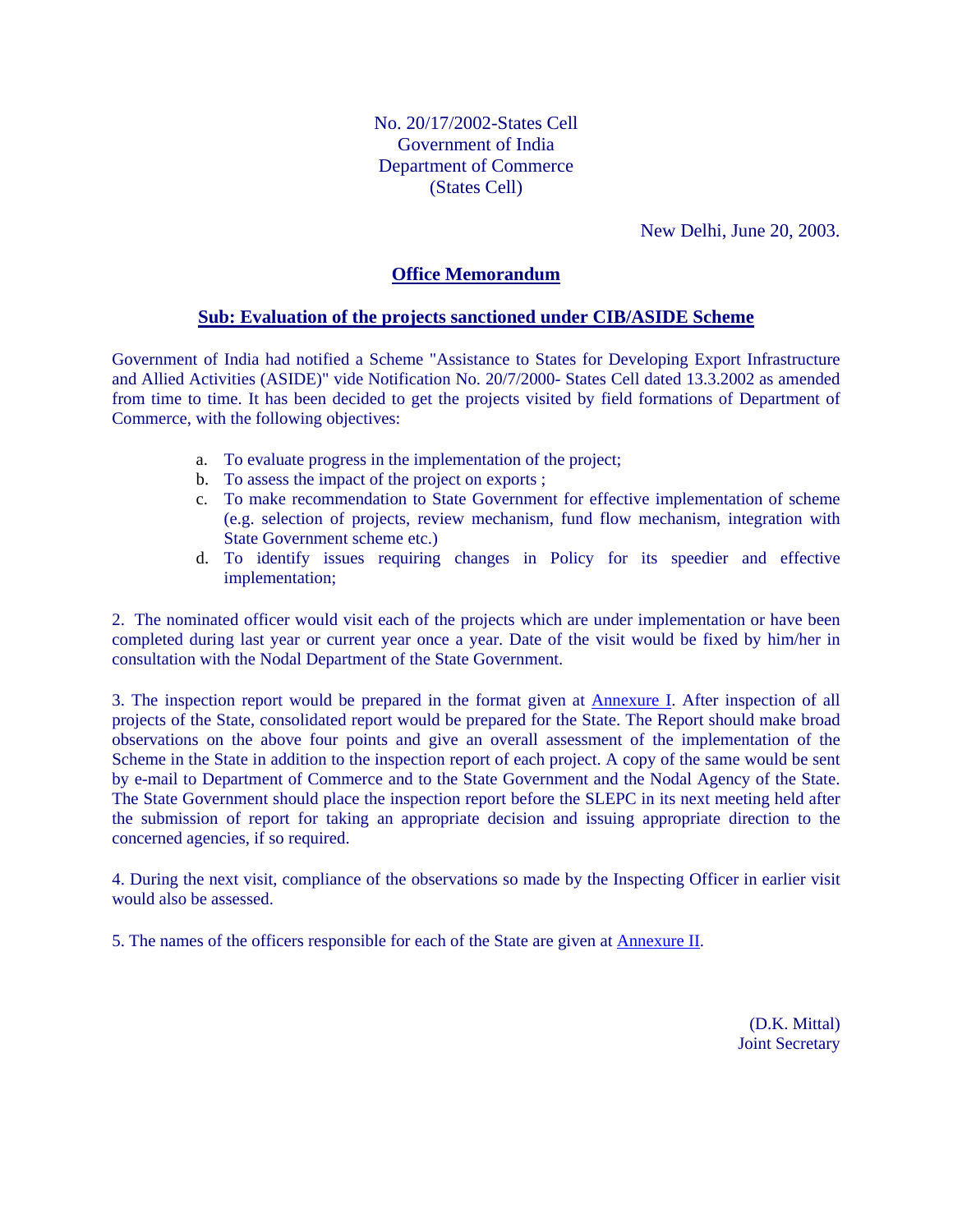## **Annexure I**

### **Proforma for evaluation of the project sanctioned under CIB/ASIDE Scheme**

- 1. Name of the State/UT/Agency
- 2. Name of the Inspecting Officer
- 3. Date of Visit
- 4. Name of the Project
- 5. Main Components of the project
- 6. Physical Progress
	- a. Date of start of project
	- b. Scheduled period of completion
	- c. Present Status
	- d. Months/Year of completion
- 7. Finance Details :

(a) Cost of the project

- Total cost
- Funds released to the Implementing Agency so far
- Funds utilised so far

### (b) State's share

- Total amount
- Released so far

#### (c) Share under ASIDE

- Total
- Released so far

### (d) Share of private Sector

- o Total
- o Spent so far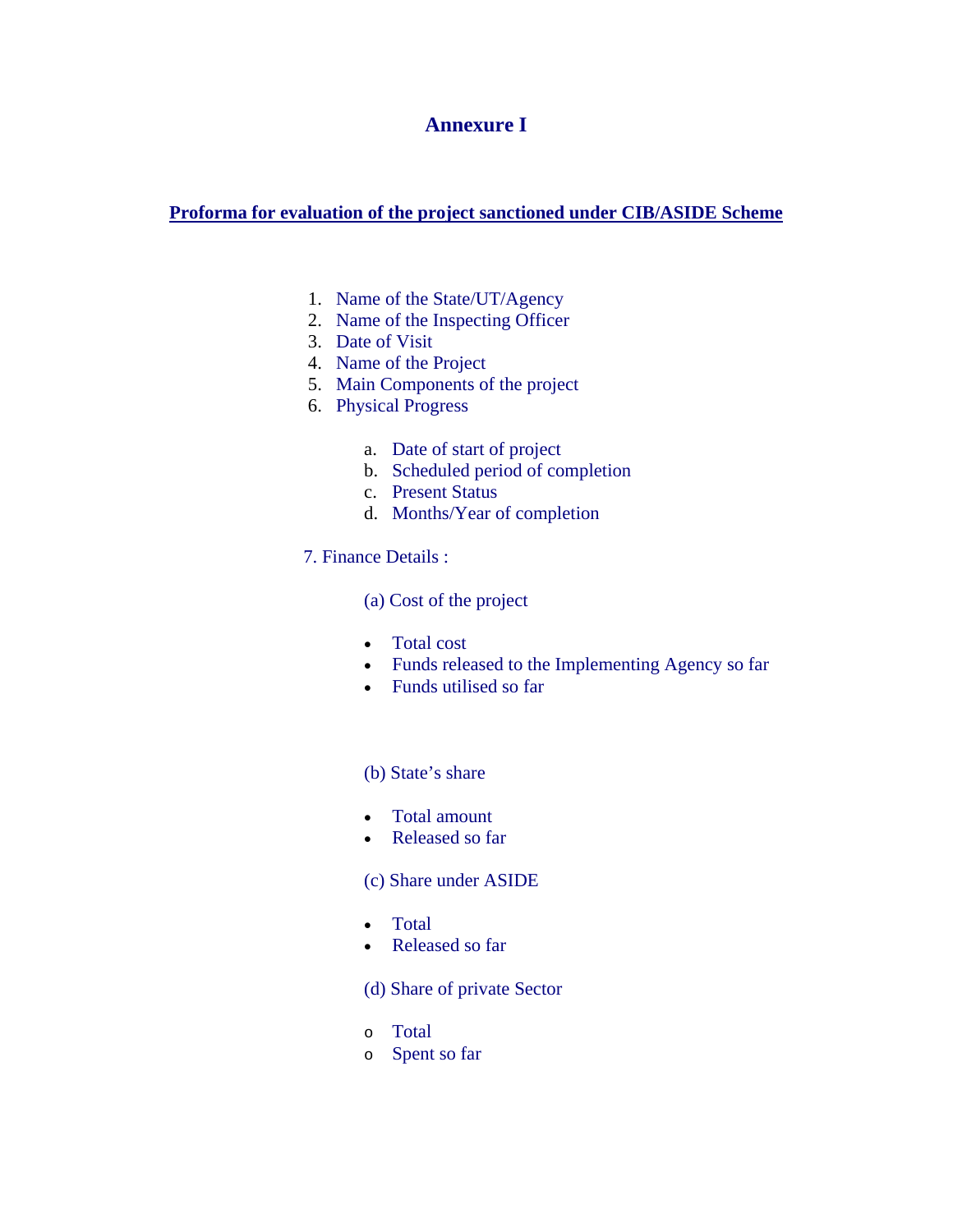8. Comments on physical progress of the project;

(It should cover implementation as per time schedule, inter-Agency/Department coordination in the implementation of the project, the quality of work as per visual inspection and any other observation which may be relevant for the physical progress. Specific suggestions for its implementation may also be given).

9. Impact on Exports (for completed project)

(The assessment should mention direct or indirect benefit which the infrastructure is likely to extend to promotion of exports from the area. Any quantifiable results should be specifically mentioned).

10. Policy Issues

(Any issue which is affecting the implementation or impact of the project because of certain provisions in guidelines should be specifically mentioned).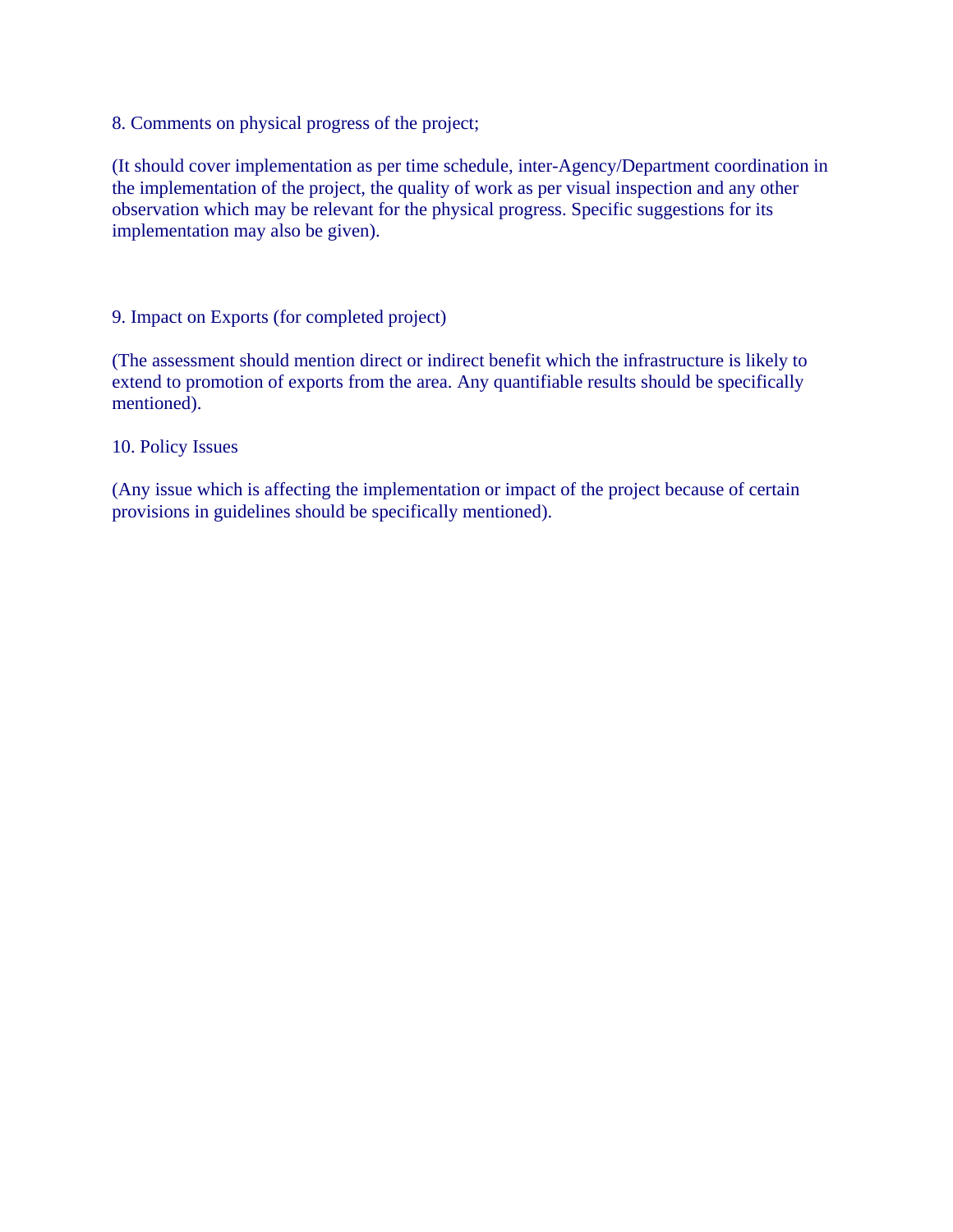#### **Annexure II**

#### **OFFICERS RESPONSIBLE FOR EACH OF THE STATE**

| S.No. | <b>Name of Officer</b>                                                                                    | Tele (Off.)    | Fax No.        | E-mail                        | <b>States</b>                           |
|-------|-----------------------------------------------------------------------------------------------------------|----------------|----------------|-------------------------------|-----------------------------------------|
| 1.    | Sh. PaulAntony<br>DC, Cochin EPZ<br>Kakkanand, Cochin<br>(Kerala)                                         | 0484-42545     | 0484-422530    | e-mail@cscz.com               | Kerala, Karnataka,<br>Lakshadweep       |
| 2.    | Sh. D. Chakrvarty<br>DC, Falta EPZ<br>11, MSO Building<br>4 <sup>th</sup> Floor, Nizam<br>Palace, Kolkata | 033-2472263    | 033-2477923    | e-mail:fepz@wb.nic.in         | West Bengal, Sikkim                     |
| 3.    | Smt. Nutan Guha<br><b>Biswas</b><br>DC, NOIDA-Dadri<br>Road, NOIDA                                        | 95-120-4562315 | 95-120-4562315 | e-mail:dcnepz@nda.vsnl.net.in | U.P., Uttranchal<br>Delhi               |
| 4.    | Smt. K.<br>Ratnaprabha<br>DC, Administrative<br>Building,<br><b>DUVVADA</b><br><b>Vizag</b>               | 0891-754577    | 0891-751259    | e-mail:dc@vepz.com            | Andhra Pradesh                          |
| 5.    | Sh. Yogendera<br>Garg, JDC,<br>Gandhidham,<br>Kutch, Gujarat                                              | 02836-53300    | 02836-52250    | e-mail:kafta@wilnetonline.net | Gujarat                                 |
| 6.    | Sh. V.<br>Venkatachalam,<br>DC, G.S.T. Road,<br>Tambaram,<br>Chennai                                      | 044-262820     | 044-2628218    | e-mail:mepz@vsnl.com          | T.N., Andaman & Nicobar,<br>Pondicherry |
| 7.    | Sh. V. Madhavan<br>Nair,<br>DC, SEEPZ<br>Andheri (East)<br>Mumbai                                         | 022-8290856    | 022-8291385    | e.mail:dcseepz@vsnl.com       | Maharasthra                             |
| 8.    | Sh. Manoj Kumar<br>Jt. DGFT<br>4, Esplanade East,<br>Kolkata                                              | 033-2486426    | 033-2485892    | Jdgft@jdgft.wb.nic.in         | Orissa, Bihar, Jharkand                 |
| 9.    | Sh. B.P. Bunker<br>Jt. DGFT,<br>UdyogBhavan,<br><b>IIIrd Floor</b> , Tilak<br>Marg,<br>Jaipur             | 0141-722276    | 0141-380601    | Jdgft@raj.nic.in              | Rajasthan                               |